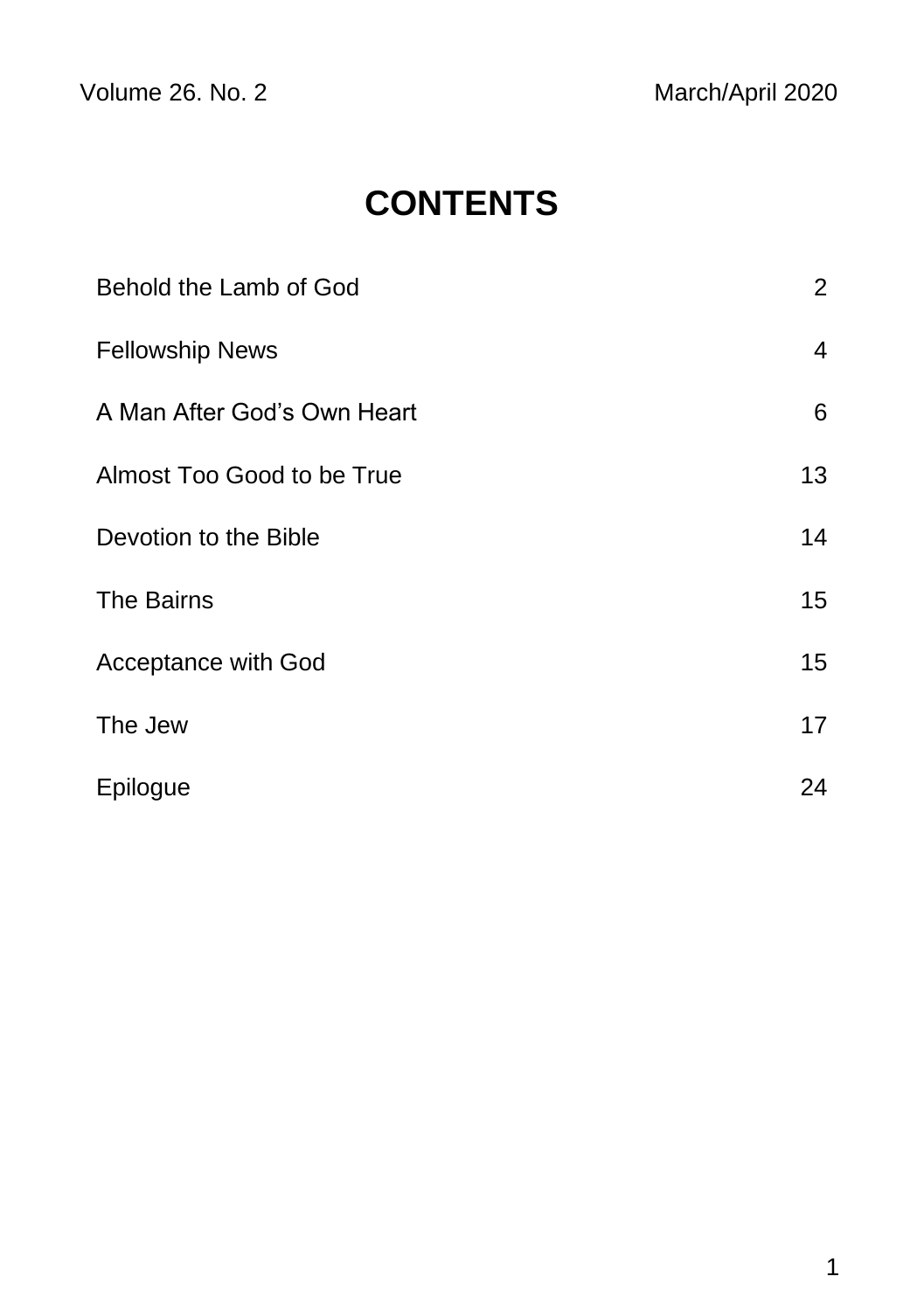# **BEHOLD THE LAMB OF GOD**

Far away in a part of Germany called the Black Forest, there is an ancient church, and over its doorway there is the carving of a little lamb, lying stretched out dead. A moving story lies behind this.

Many years ago, the tower of this church became quite unsafe and it was likely to collapse. The people who lived in that place sent for a man who had the reputation of being a skilled architect and sculptor and he was willing to undertake responsibility for the repair of the tower.

The first thing he did was to set up high scaffolding which he put all around it. This was for the masons to stand on while they worked, and each day he climbed up on the scaffolding to be amongst them and to direct their work.

One day he came as usual to see how things were progressing. He mounted the scaffold and began to speak to the workmen. He had been up there many times before, and he had become rather careless of danger. Suddenly his foot slipped, and with a loud cry he fell. Terror seized him as he realized there was nothing but death before him. In seconds he reached the ground, falling upon it with an awful thud.

As fast as they could, the workmen hurried to where he lay apparently lifeless. In fear and grief, they tried to lift from the ground what they believed was his dead body; but they were amazed to find he was only a little stunned by his fall, and in no way seriously hurt.

The secret of his escape soon became evident. There, on the spot where the man had fallen, was stretched a lifeless and crushed lamb. It had been feeding beneath the tower; and God, in His mercy, had mercifully allowed that it should stand just where it could break the fall of the poor sculptor - and so the lamb had died instead of him.

Do you not think it must have deeply moved his heart, as he stood and looked at the little innocent victim that had been sacrificed to save him? I am sure it did. He felt so grateful that he asked leave to carve the image of the dead lamb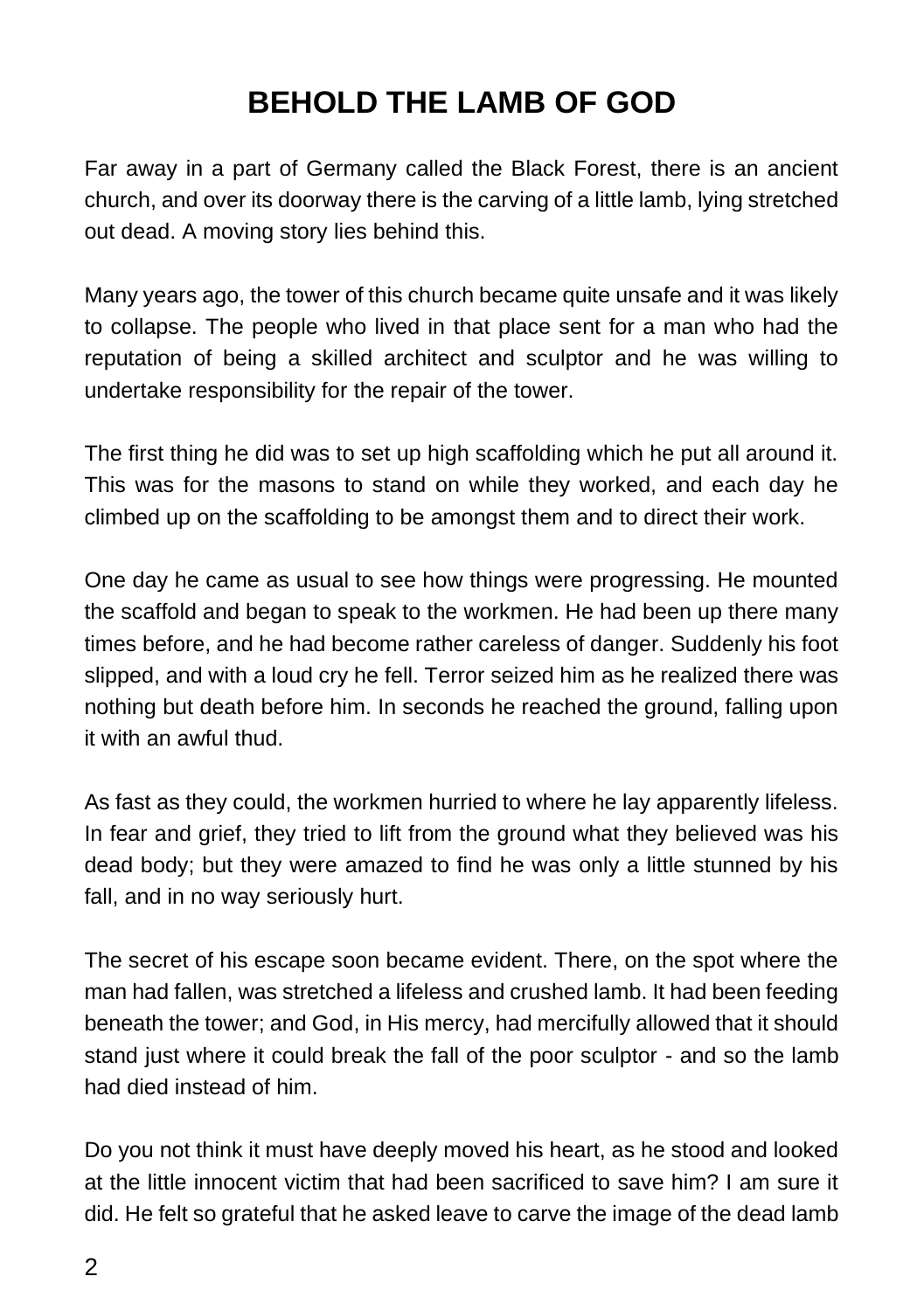over the doorway; and there it is to this day, just as the sculptor carved it many years ago.

I wonder if he thought, as he worked at the carving, of another Lamb, who had died for poor sinners - Jesus the Lamb of God? I cannot say; but I hope others may think of Him when they look at the carving and hear the story behind it. It would, indeed, be well, if the sculptured lamb made their thoughts turn to Jesus, that precious Saviour, who laid down His life that poor, fallen, helpless ones might be saved.

It was a very bad thing to fall down from that tower, but, you know, we have all had a greater fall? Yes, we have; for God at the beginning, made man innocent and upright, but, sadly, he listened to the devil's lie, and so he fell - he fell from God, and, as a result, we are all now sinners, "none righteous, no, not one"; and if God, "in His great love wherewith He loved us," had not given His Son to save us, we should have fallen down, down, down, into hell forever.

But how did the Lord Jesus save us? He died for us upon the cross of Calvary. There the Lamb of God came under all the weight of our guilt and the wrath that we deserved, and now God says, that "whosoever believeth in Him should not perish, but have everlasting life."

Many years after Jesus had laid down His life for us, one of His disciples, called John, had a vision of things in heaven. There were many beautiful and wonderful things to see there, but I think nothing was so glorious to that disciple as the sight of the throne of God, and in the midst of the throne there "stood a Lamb as it had been slain" – there, in heaven, was the Lord Jesus, God's Lamb. How happy it must have made John to see Him living there - not an image only of a dead lamb, like the sculptor's over the doorway, but a Lamb alive and alive for evermore.

But there is something more about the Lamb of God that I must tell you before I conclude. It is something most solemn and terrible - the last thing God tells us about His Lamb. God tells us that there is a terrible day coming, when all, who will not now come to the Saviour, will have to meet Him as their Judge, and then bear "the wrath of the Lamb."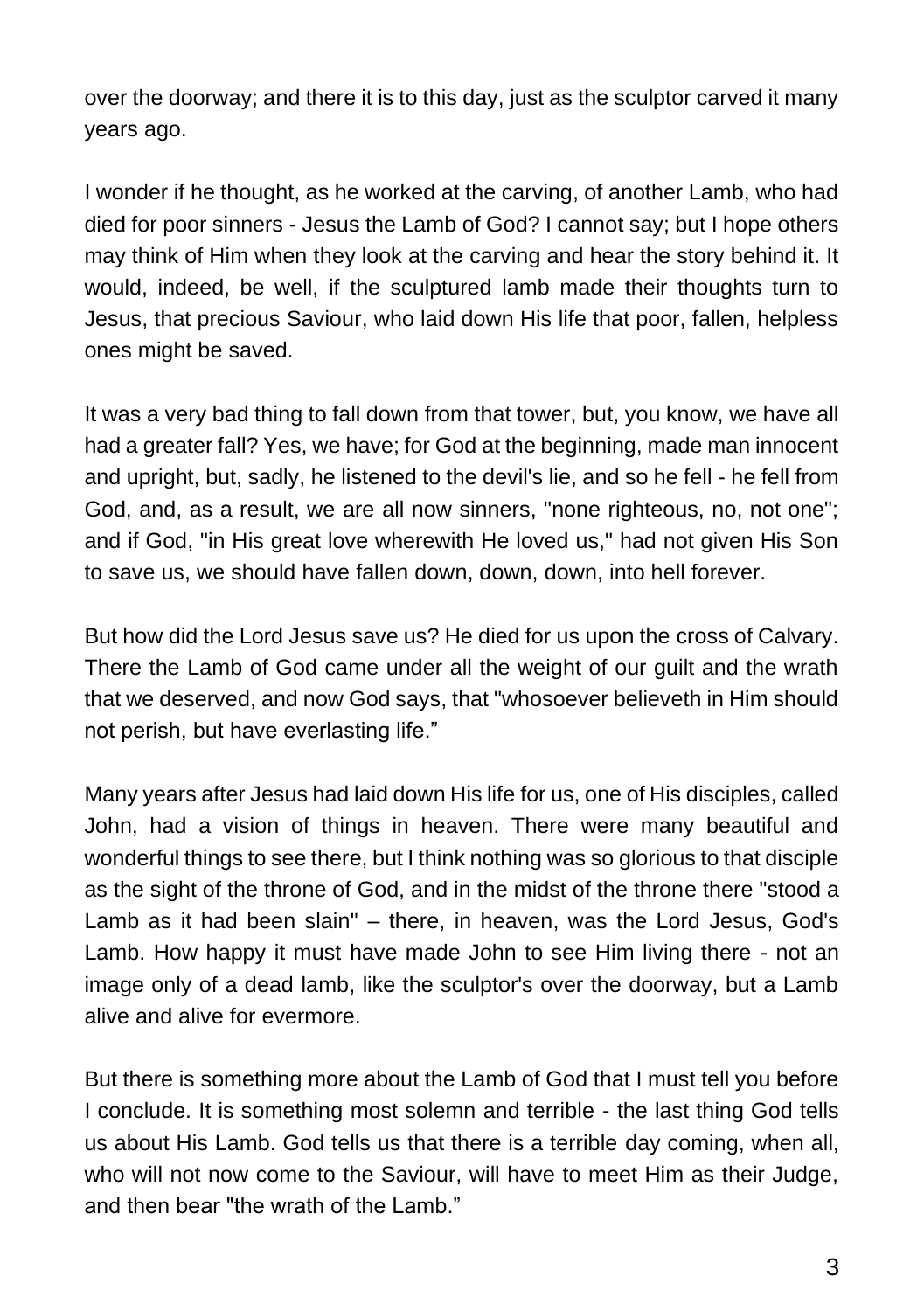How terrible is this! The meek, patient, long-suffering Lord Jesus appearing at last in dreadful wrath to those who have refused His love, and who would not come to Him that they might be saved.

I do sincerely hope that none of you will be among the number of those who will have to face "the wrath of the Lamb."

How good it is that "to-day is the day of salvation," and that to-day poor, needy sinners may turn to Him and call upon Him to save their never-dying souls! "Whosoever shall call upon the name of the Lord shall be saved." (Romans 10:13)

### **FELLOWSHIP NEWS**

We rejoice with Pastor Simon and Anneke on the safe arrival of a little boy early on Wednesday morning 15 January. We surround them all with our love and prayers during these early days of new parenthood and give grateful thanks to God for this precious gift.

On Monday 20 January, we gathered in the church with mixed feelings as we remembered with great affection our beloved member, Pauline Tunstell, who passed into the presence of her Lord on 27 December 2019. Since 2017, both Pauline and Alan, her husband, had been lovingly cared for at Bethany Care Home, Tadley, near Basingstoke. Alan was called home in June 2018, and Pauline continued to enjoy visits from her daughter, Liz, and other family members and friends. The service of thanksgiving for Pauline's life was conducted by Pastor Watts and Pastor Green. The address was given by Pastor Watts who reminded us that although Pauline had departed briefly from us, she was now "with Christ which is far better." (Philippians1:21). The committal took place at Barford St Martin Parish Cemetery, after which, many gathered at Grove House where light refreshments were made available. We continue to remember Liz and Steve, Paul and Claire and their children, praying that they may know God's comfort at this time.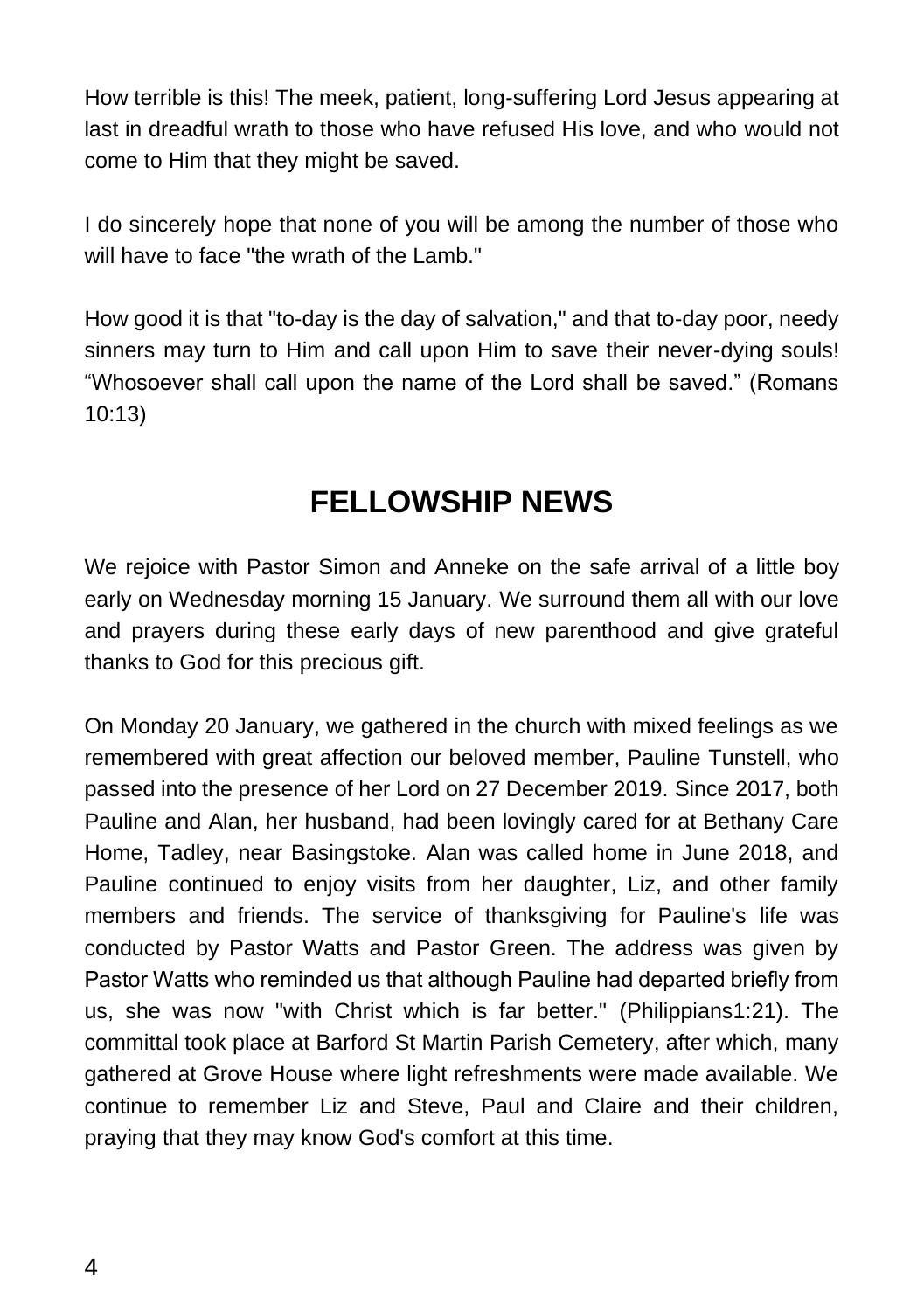Some of us travelled from Salisbury to Cheltenham on Friday 24 January, to attend the funeral service at Providence Chapel of our dear friend Pastor Mick Harris who was called home on 23 December 2019. The service was conducted by Pastor Pooyan Mehrshahi. He and Pastor Watts both spoke movingly, recalling precious memories of this dearly beloved friend, Pastor, Elder and Mentor, who will be sorely missed. The Gospel, which was so dear to the heart of Pastor Harris, was clearly set forth, and we pray it will bear fruit in many a heart. We lovingly remember dear Jean in our prayers, together with Paul and Katherine and all the family - may God's presence be a comforting reality to them during these days of sorrow.

We have been much in prayer over recent weeks for Chloe H, whose mother, Julie, is chronically sick. This has necessitated frequent admissions to hospital, and it has fallen to Chloe to take the responsibility when these emergencies have arisen. We pray that Chloe, in these early days of her Christian faith, may see God's hand of love in all these things, and be enabled to say with the psalmist, "I was brought low and he helped me."

We held our Anniversary Services over the weekend of 1-2 February: the church's 67th and our Pastor's 49th. Our guest preacher was Rev Graeme Craig, minister of the Ayr congregation of the Free Church of Scotland (Continuing). At the Saturday afternoon meeting, Mr Craig directed us to 2 Chronicles 17, where we considered Amasiah, one of Jehoshaphat's generals, who "willingly offered himself to the Lord". This was a great challenge to us as we seek to serve our Lord Jesus Christ in the home, in our church, as well as in our nation. We were pleased to welcome friends from other churches who joined us in sharing our anniversary, and refreshments after the service gave opportunity for further fellowship. Mr. Craig preached at both services on the Lord's Day. In the morning we considered the encouraging promise found in Psalm 102:16 - "the LORD shall build up Zion: he shall appear in his glory". At the evening service, the gospel was compellingly set forth as we looked at Hebrews 2:3 and thought upon the greatness of salvation and the danger of neglecting it. The day concluded with an After Church Fellowship when we were introduced to Patrick Hamilton, the first martyr of the Scottish Reformation who, in 1528, was burned at the stake for his faith, aged only 24. As a result of his untimely death, many were brought to faith in the gospel.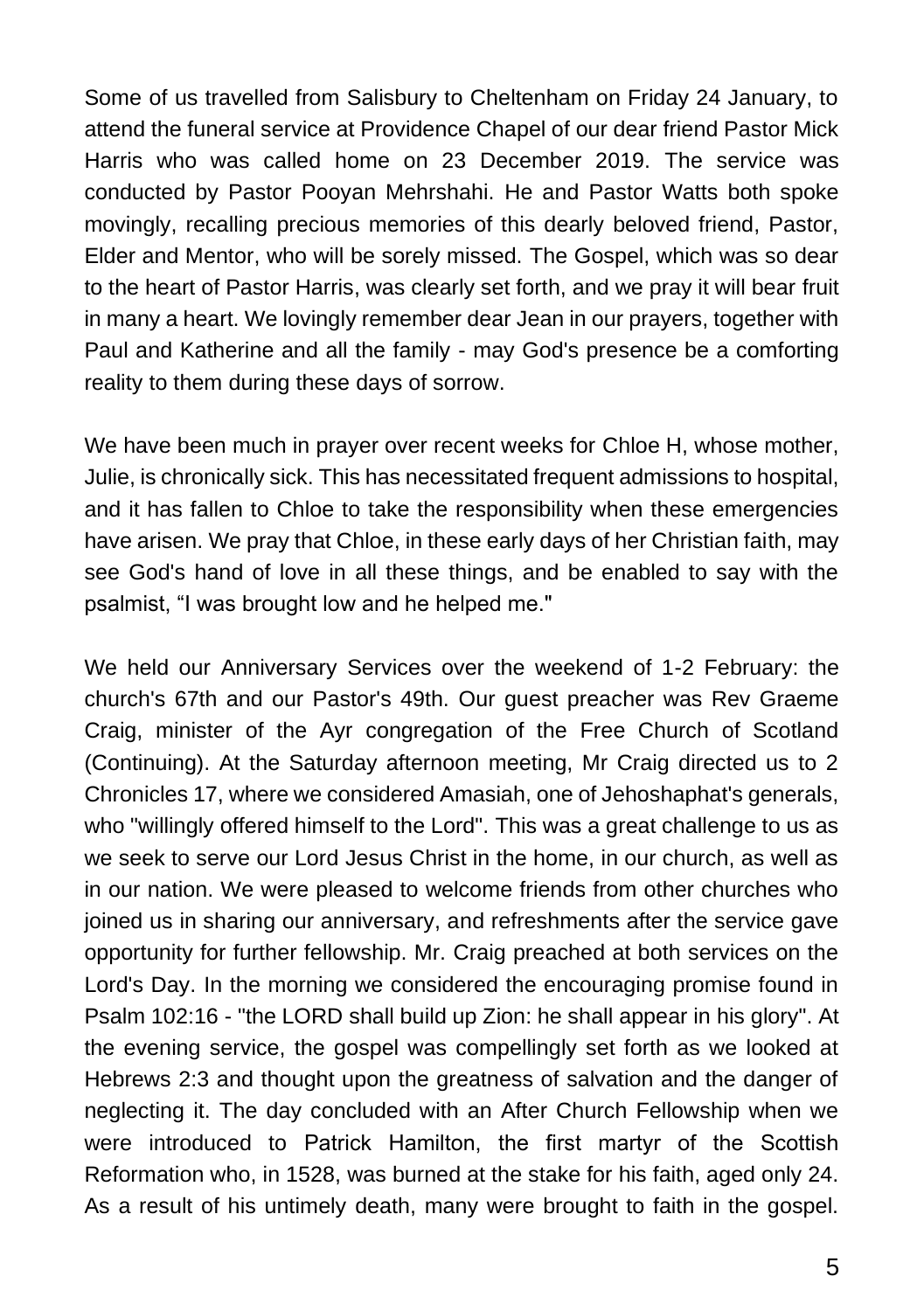With this challenging picture in our minds, the weekend came to a close. We give thanks to God for the faithful ministry of our Pastor over these 49 years, and for keeping the light of the gospel burning for yet another year from Emmanuel Church.

*"For Zion's sake will I not hold my peace, and for Jerusalem's sake I will not rest, until the righteousness thereof go forth as brightness, and the salvation thereof as a lamp that burneth." Isaiah 62:1*

### **A MAN AFTER GOD'S OWN HEART**

### **Malcolm H. Watts**

Apparently, it had been agreed after Saul's anointing that Samuel would meet Saul at Gilgal for sacrifice and worship before major engagement with the Philistines. Samuel was late in coming, and, rather than waiting for Samuel's arrival, as he had been instructed, Saul offered a burnt offering himself and prepared for battle. When Samuel eventually arrived at Gilgal, Saul tried to justify himself and his action, but Samuel soundly rebuked him for serious disobedience and told him that, as a result, God would choose another to be king – *"the Lord hath sought him a man after his own heart" ( 1 Samuel 13:14).*

*'A man after His own heart'* – It is a striking thing that this should be found in the Word of God since every man's heart is sin-stained and full of corruption; but here the reference is to a man who, *through grace*, has experienced a change of heart and is inwardly and spiritually like God (Ps. 51:10; Ezek. 36:26,27).

*'A man after His own heart'* – Here is true religion. Essentially, it is a matter of the heart. God must be known and felt *there*, in His love, power, and comfort; and there must be formed purposes of virtue and holy resolutions, which will make us steadfast in living a godly and pure life (Prov. 4:23; Matt. 5:8)

*'A man after His own heart'* – A heart like God's is *what God desires, what He takes pleasure in and delights in*. He cares not for mere outward profession, and certainly not for pretence of purity; but He looks to the inner man of the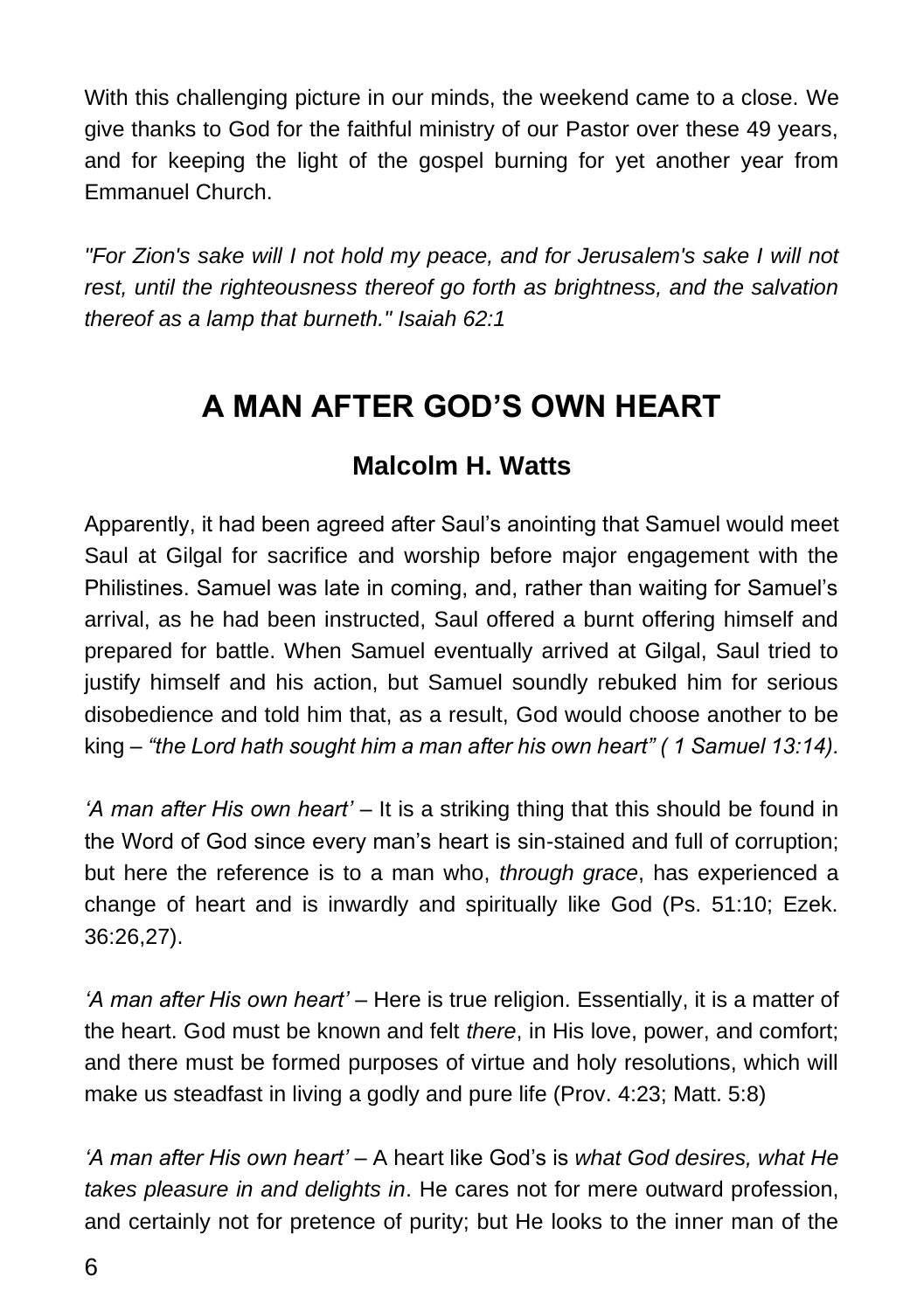heart, especially when it accords with His own nature, and leads to true obedience and service (Ps. 45:13; 51:6; Jn. 4:23; Rom. 2:29).

What sort of man is it that is after God's heart? The Scripture helps us to answer `this question.

#### **First of all, a man after God's heart is one who delights in divine, spiritual communion.**

You see, God delights in fellowship with Himself and if someone is like God, he will also delight in such fellowship.

It was a sceptic who is supposed to have asked Augustine, What was God doing before He created the world? Augustine, apparently, replied with the words, He was making a Hell for people like you, who refuse to believe the Truth. Perhaps a better answer would have been that, as the ever-blessed One, He was finding happiness within Himself, in the sweetest communion of the Holy Three – Father, Son and Holy Spirit. The Father rejoiced in the love of the Son and in the love of the Spirit, even as they delighted in His eternal and wonderful love. All three Persons of the Holy Trinity were entirely happy among themselves, for God does not need anything outside of Himself. As one theologian has said, 'God is a sufficient, and self-sufficient, and an all-sufficient Being'.

So, God loved communion with Himself. *'A man after His own heart'* will therefore be a man who also loves communion with God and wants nothing more than to keep close to Him. This is the man whom God will graciously own and bless.

#### **Secondly, a man after God's heart is one who endeavours to maintain holiness of heart and life.**

In Scripture, God is described as essentially and inexpressibly holy. He bears the name of 'the holy One of Israel' and is said to be 'glorious in holiness': hence, the seraphim render their three-fold description of praise: 'Holy, holy, holy, is the Lord of hosts'. God may be said to be completely taken up with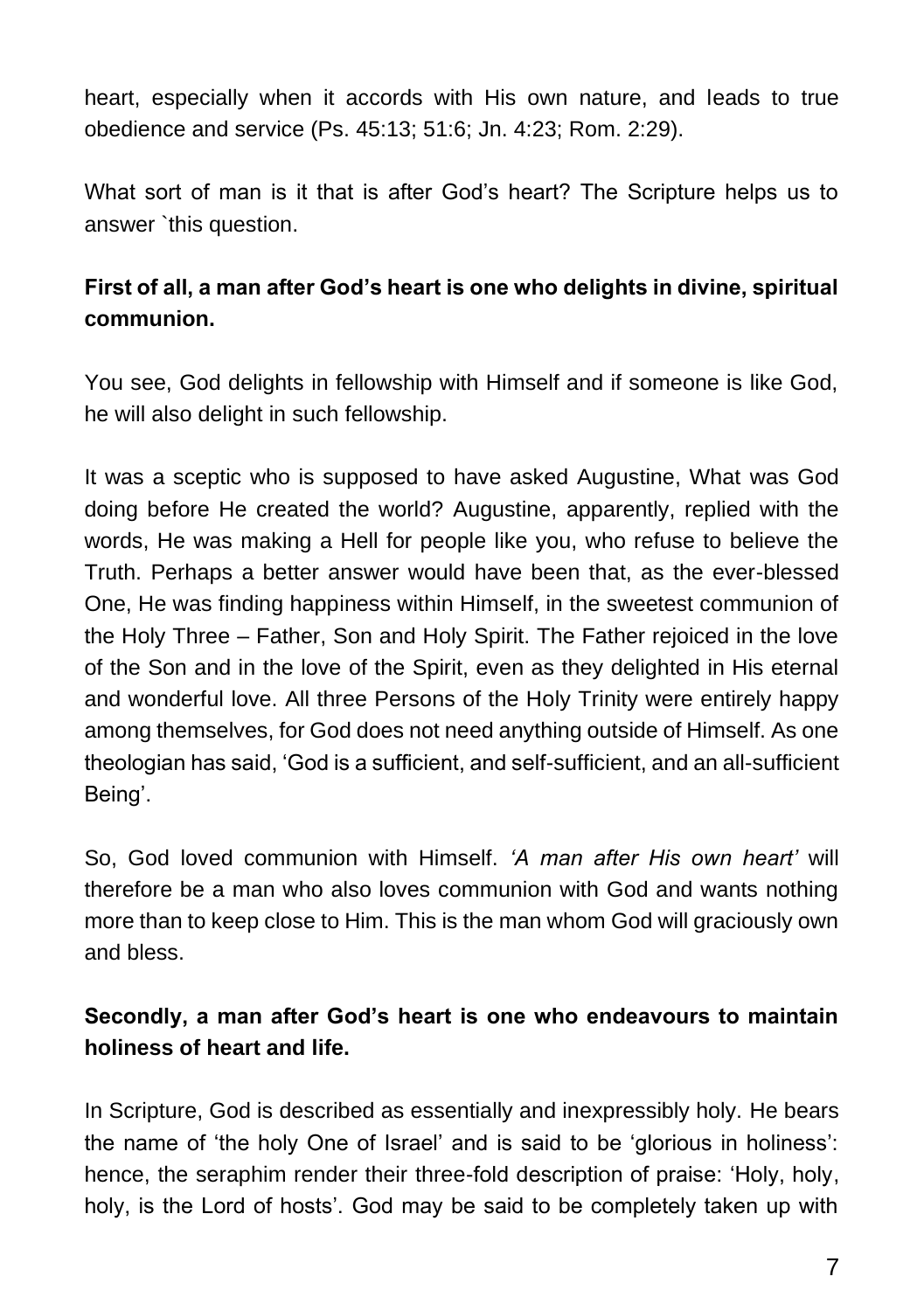holiness; and *'a man after God's heart'*, will therefore be one who also studies holiness, shunning all evil, and even the appearance of it.

As Thomas Brooks, the Puritan, says, "Holiness is the bond that ties God and souls together." He goes on to say, "Keep up holiness among you, and ye shall keep me among you, saith God; but if you turn away from holiness, I will undoubtedly turn away from you: a holy God will keep company with none but those who are holy."

'Ye shall be holy; for I am holy' (Lev. 11:44); 'If we say we have fellowship with him, and walk in darkness, we lie' (1 Jn.1:6).

#### **Thirdly, a man after God's heart is one who deeply appreciates the scriptures of truth.**

We know that God delights in His Word. Why, He spoke it to the prophets and apostles. He put it into written form through a process of inspiration. He preserved it in its original and essential purity. He sent it out to men and women all over the world. He blessed it – and still does bless it – to the saving and sanctifying of precious souls. There can be no doubt about this: God greatly values His Word. "The Lord", it was, who *"gave the word."* He describes it as "*my word*…that goeth forth *out of my mouth*": and He promises to His people, "I will perform *my good word* toward you" (Ps. 68:11; Isa. 55:11; Jer. 29:10).

*'A man after God's heart'* will value and prize the written Word. Like the psalmist, he will say, 'I love thy commandments above gold; yea, above fine gold' (Ps. 119:127 cf. v. 72). 'His delight is in the law of the Lord; and in his law doth he meditate day and night' (Ps.1:2). In the holy Scriptures, he hears 'good tidings of good', the very words of God's 'salvation' (Isa. 52:7).

O for heart devotion and heart attachment to the written Word of God! 'Highly prize the Scriptures', wrote Thomas Watson. He continued, 'I have read of Queen Elizabeth I, that at her coronation, she received the Bible presented to her, with both her hands, and kissing it, laid it to her breast, saying, that book had ever been her chief delight.'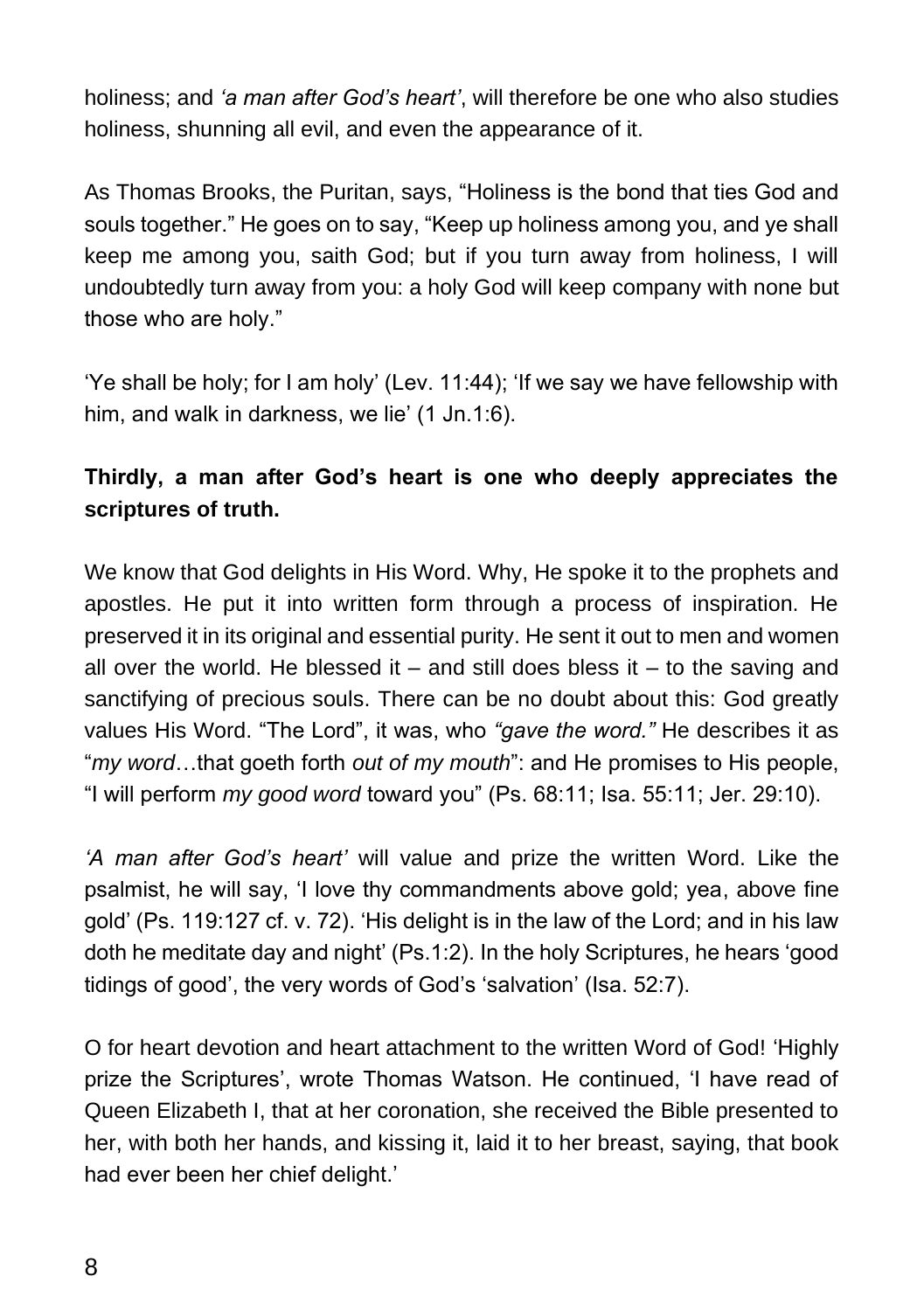#### **Fourthly, a man after God's heart is one who highly esteems, and dearly loves, God's eternal Son, our Lord and Saviour Jesus Christ.**

God (the Father) speaks with reference to His Son, 'Behold my servant, whom I uphold, mine elect, in whom *my soul delighteth'* (Isa. 42:1). The Son was ever the object of the Divine love: hence, He could say in prayer, 'thou *lovedst me before the foundation of the world'* (Jn. 17:24). The Father viewed Him then with complacency and pleasure, even as the Son later recalled, 'I was by him, as one brought up with him: and *I was daily his delight, rejoicing always before him'* (Prov. 8:30). And, in time, this special and ardent love continued, as was confirmed at the river Jordon when the Father's voice was heard, saying, '*This is my beloved Son, in whom I am well pleased'* (Matt. 3:17).

If our heart is anything like the Father's, we will answer our Lord's question to Peter, 'Lovest thou me?', in the same way he did and with the same words he used – 'Lord, thou knowest all things; *thou knowest that I love thee'* (Jn. 21:17). Loving Him so, we shall seek to know Him in a deeper way, as in the apostolic prayer, '*that I may know him'* (Phil. 3:10); and taken up with Him, we shall make Him our supreme interest, living for Him and to Him, as it is written, '*for me to live is Christ'* (Phil. 1:21 cf. Rom. 14:7,8).

> 'Thou art the Father's chief delight: Thy beauty angels view: Thou art all fair in Zion's sight, And my Beloved too.

> Thy precious name shall joy impart To all that are Thine own: In life and death, O may my heart Be my Beloved's throne.'

> > *- Joseph Irons, 1785-1852*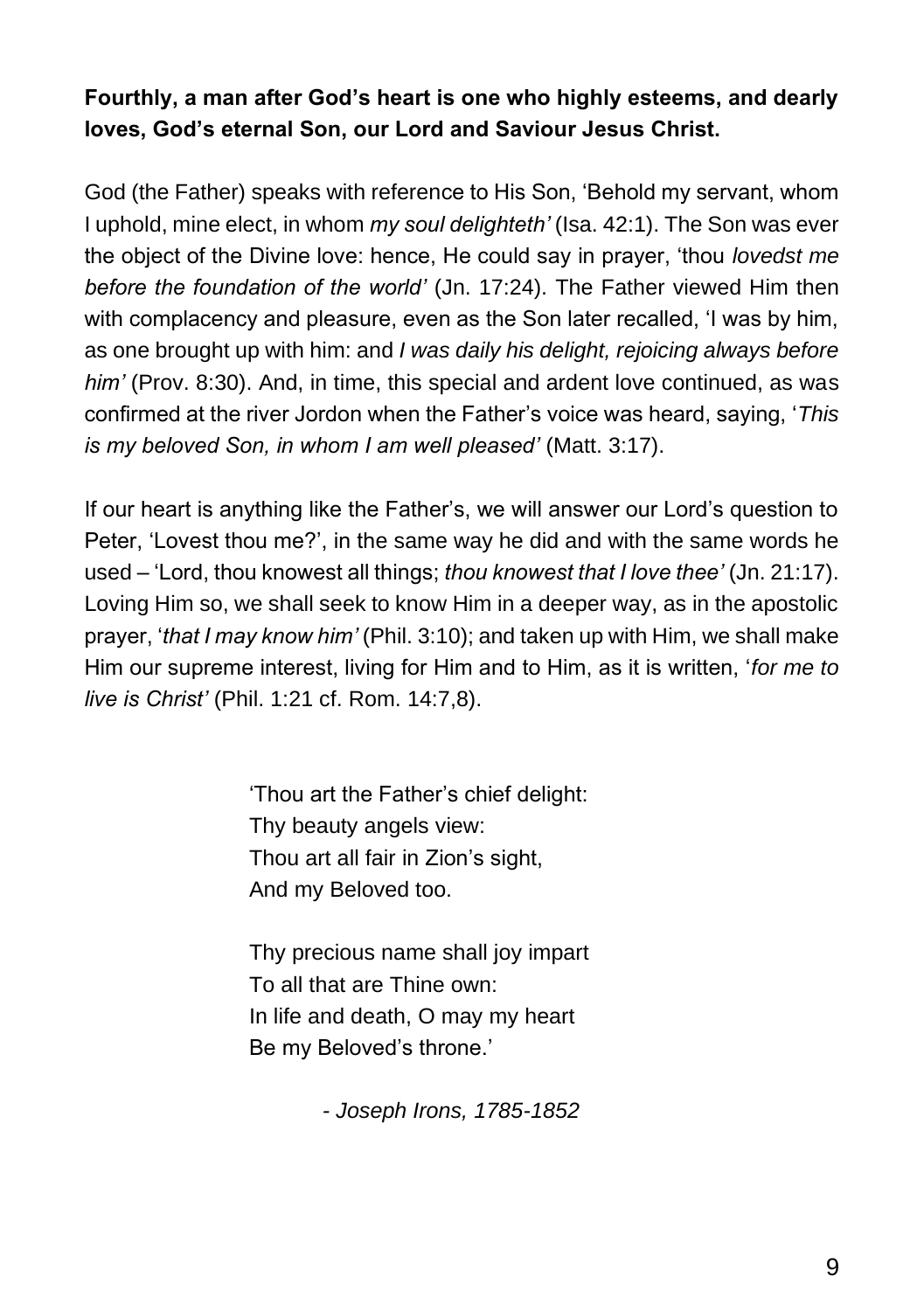**Fifthly, a man after God's heart is one who sincerely loves the company of other believers, especially when they are assembled for public worship.** 

The Scriptures insist that God loves His people. He loved them before the world began, with an everlasting love. That love He has expressed so wonderfully in the gift of His Son, the Lord Jesus Christ. In His love, He has laid up for them all spiritual blessings. Lovingly He deals with them day by day. And we are told in Romans 8 that His love will remain and that nothing shall ever separate us from that love. So, who is the person after God's heart? The person who loves those whom God loves. Was David a man after God's heart? Yes, he certainly was. He loved 'the saints that are in the earth', whom he called 'the excellent, in whom is all my delight'. In another place, he says, 'Mine eyes shall be upon the faithful of the land, that they may dwell with me'.

It is not always easy. We are to love the Lord's people, even when it is difficult to do so – and it is difficult at times, because experience compels us to say that, at times, some of them can be irritating and upsetting. But we are to love them with all their weaknesses and faults. Why? *because Scripture commands us to love them*: 'See that ye love one another with a pure heart fervently' (1 Pet. 1:22); *because grace has given us the closest of relationships with them*: 'Ye yourselves are taught of God to love one another. And indeed ye do it toward all the brethren…' (1 Thess. 4:9,10); and *because God sets us the greatest example of love for them*: 'Beloved, if God so loved us, we ought also to love one another' (1 Jn. 4:11).

Let me put it as strongly as this: you are never more *unlike* God than when you fail to show love to other believers. This is such a solemn truth, is it not?

'The Lord loveth the gates of Zion (through which multitudes pressed to engage in public worship) *more* than all the dwellings of Jacob (their private houses and homes)' (Ps. 87:2). His people feel a similar love for the church when it meets for worship. David, during Absalom's rebellion, driven from the Tabernacle at Jerusalem, expresses the strongest of affections for the House of God: 'How amiable are thy tabernacles, O Lord of hosts!' (Ps. 84:1) And why does he love that place so? He tells us in the following verse. 'My soul longeth,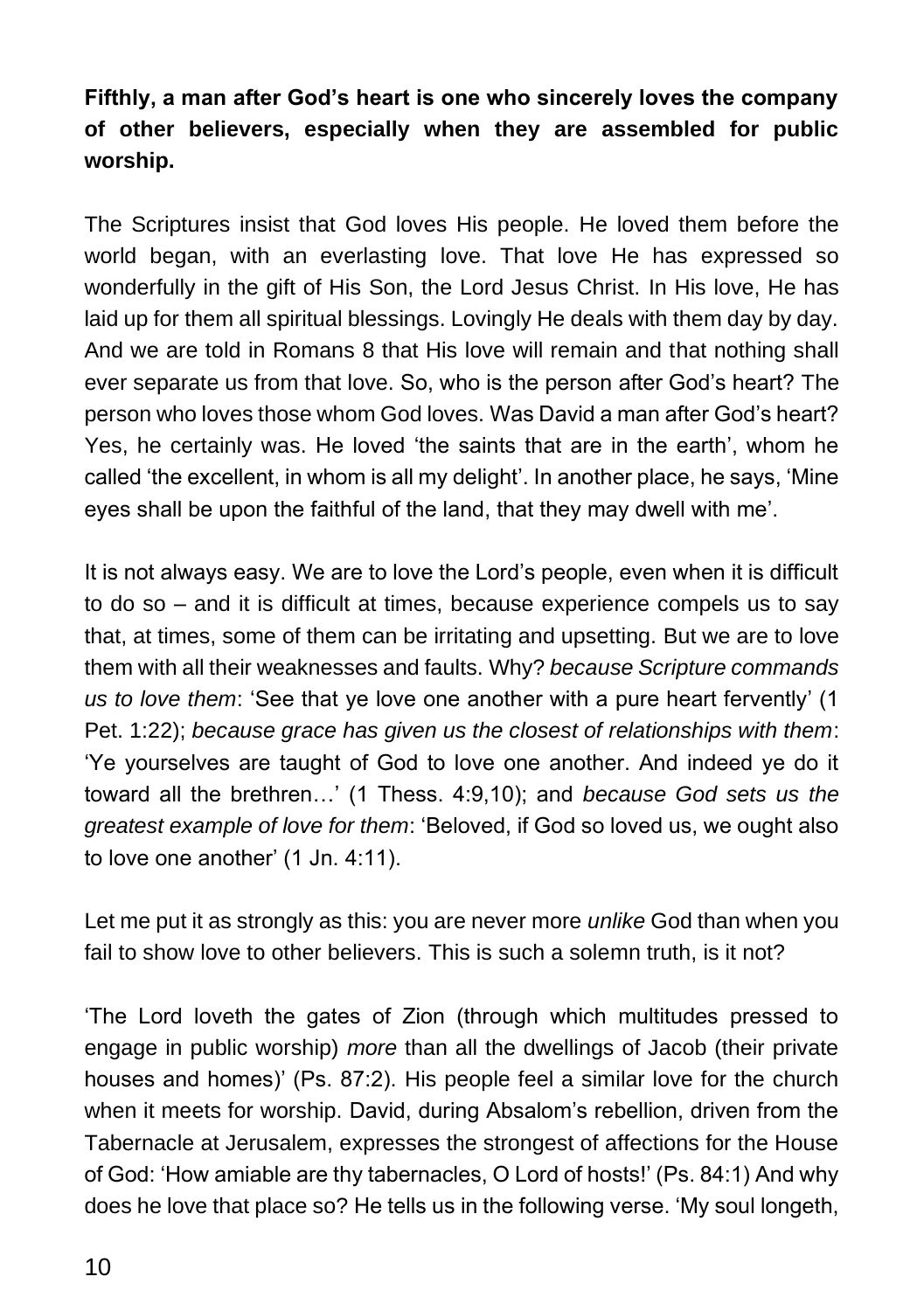yea, fainteth, for the *courts of the Lord'* (84:2) – 'the courts' were the areas around God's House where the people gathered and where the services of public worship were conducted. His great desire, next to God Himself, was for His people, assembled for stated, public worship.

As Alexander Patterson says, 'The social genius of Christianity, the example of the apostles and primitive believers, and the express precepts of the Christian law, require the followers of Jesus to gather together oft for public worship…'

#### **Sixthly, a man after God's heart will rejoice in scriptural and spiritual worship, such as evidences the beauty of holiness.**

Worship 'in the beauty of holiness' is mentioned a number of times in God's Word, as in 1 Chronicles 16:29, 2 Chronicles 20:21, and in the book of Psalms, Psalm 29:2 and 96:9. It is this which pleases God and this which God seeks, not external adornment or rich and costly altars.

It has been well said that 'the beauty of holiness' implies at least three things:- 'that the worshipper must worship, in the beauty of exact obedience to the Divine commands (the Regulative Principle); that he must worship in the beauty of Christ's righteousness, apprehended by faith; and that he must worship in dependence upon the beautifying influences of the Holy Spirit'.

Emphasizing, in particular, the first point, the writer added: 'if he (that is, the worshipper) sets aside the Divine ordinance, and worships in any way of selfwill, he violates every condition of holy and acceptable worship.'

James Fisher's Catechism (1753) makes a similar point. Dealing with the Second Commandment, which, as the Assembly's Shorter Catechism states, 'forbiddeth the worshipping of God by images, or in any other way not appointed in his word', Fisher explains this further, asking the Question (24), 'May they (images, pictures and the like - MW) be placed in churches for beauty and ornament?' to which Question, this Answer is given, 'No: *the proper ornament of churches is the sound preaching of the gospel, and the pure dispensation of the sacraments, and other ordinances of divine institution.'*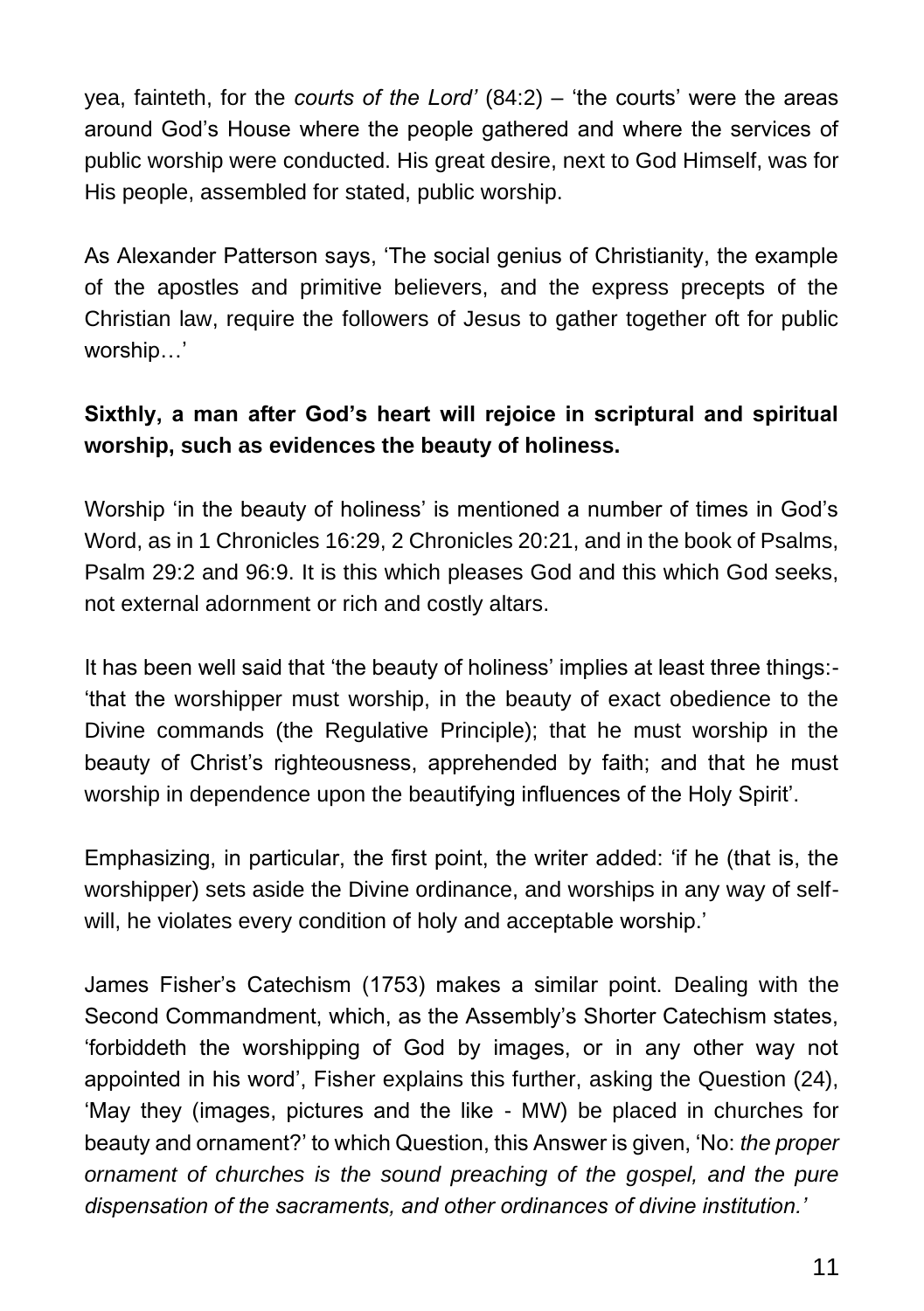In strictly maintaining the Regulative Principle ('What Scripture does not prescribe (in worship – MW), it forbids'), we are stating that 'the acceptable way of worshipping the true God is *instituted by Himself*, and so *limited by His own revealed will*, that He may not be worshipped…in any other way not *prescribed* in the Holy Scripture' (*The Confession of Faith*).

Putting it simply and plainly, we love what God loves.

#### **Seventhly, a man after God's heart is one who shows great zeal for His cause and His kingdom.**

According to the scriptures, there is zeal in God. Recall that verse in Isaiah 9, which, after mention of the enlargement and establishment of Christ's kingdom, states, 'the zeal of the Lord of hosts will perform this' (v.7). It finds mention in other scriptures: for example, 2 Kings 19:31 and Isaiah 37:32. God's zeal – how shall we define it? In his 'Dictionary of the Holy Bible'. John Brown of Haddington writes, 'God's zeal is His wise, high, and holy regard to His honour, and to the welfare of His people.'

Like God, David had an intense concern for these things. When he brought the ark up to Jerusalem, he did so with real energy and enthusiasm, and subsequently he confessed in one of his psalms, 'the zeal of thine house hath eaten me up' (Ps. 69:9 cf. 119:139).

David stands as a shining example to us. All too often in the Lord's work we lose strength and lose heart. Difficulties may contribute to this; criticisms may play a part; and general fatigue and weariness may be involved; but '*a man after God's heart*' will neither falter nor flag. He will preserve his vision and renew his strength, always praying from the heart, 'Our Father which art in heaven, Hallowed be Thy name. Thy kingdom come, Thy will be done on earth, as it is in heaven…For Thine is the kingdom, and the power, and the glory, for ever. Amen'. As one of the Puritans says, 'What you do, it must be done with all the heart and all the might. Consider, religion is not a fancy. You do not worship the vanities of the gentiles, therefore be not dead, cold, and careless. You *worship the living God*, and he will be served with *life, zeal, and strength of affection*'.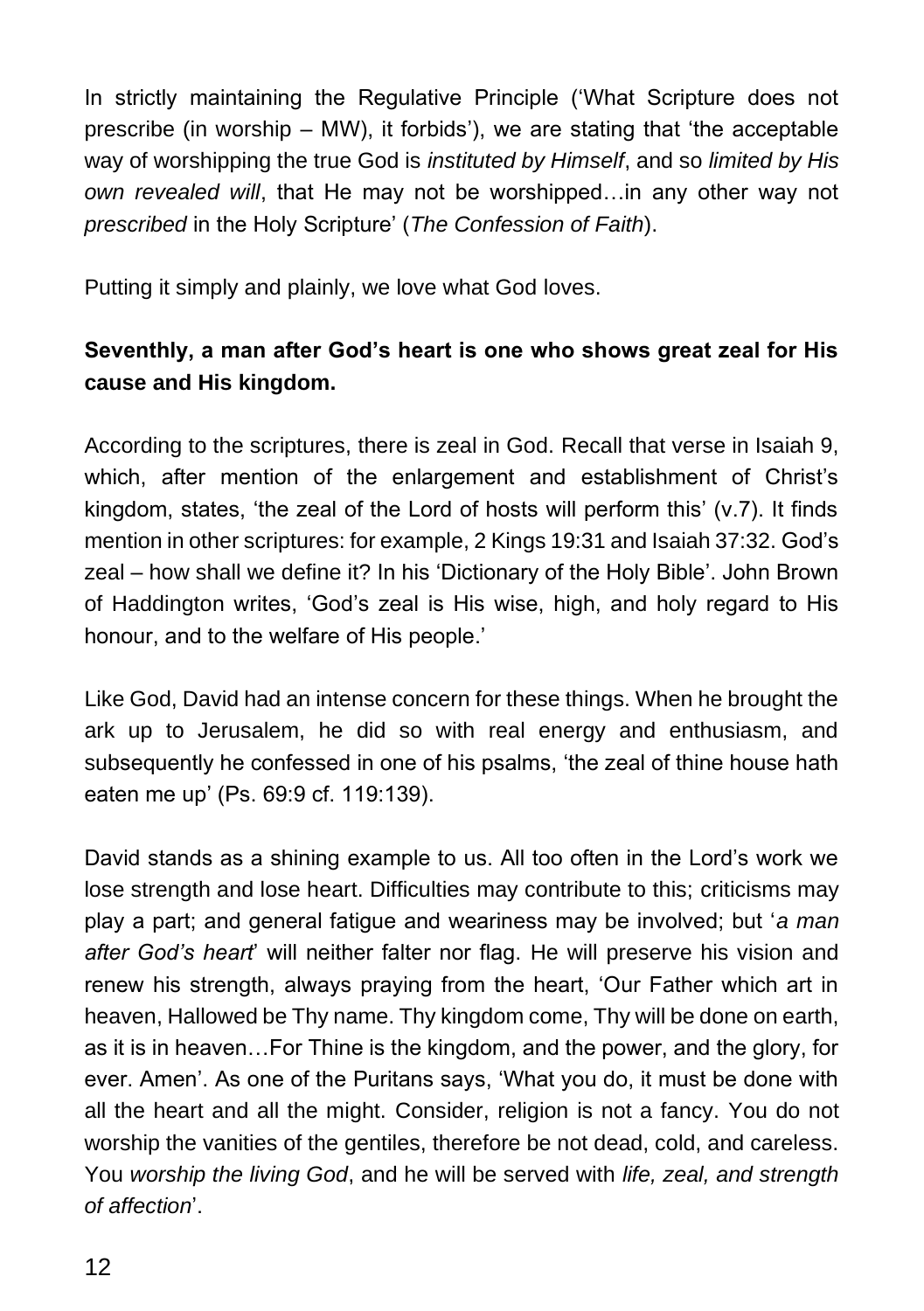God grant to us all that we may be – and always remain – a people 'after His own heart'!

# **ALMOST TOO GOOD TO BE TRUE**

In the nineteenth century, the Chaplain of a State Prison related the following incident:

I want to describe a scene that once occurred. Our Commissioners went to the Governor of the State and asked him to give his consent to grant pardons to five men on account of their good behaviour. The Governor said the record was to be kept secret; the men were to know nothing about it until they were actually pardoned.

At the appointed time, the criminals were brought out, the roll was called, and the president of the Commission came up and spoke to them; then putting his hand in his pocket he drew out the papers and said to those 1100 convicts, "I hold in my hands pardons for five men."

I never witnessed anything like it. Every man held his breath and was as silent as death. Then the Commissioner went on to tell how they obtained these pardons; that it was the Governor who granted them. The suspense was so great that I spoke to the Commissioner and asked him to read out the names of those who were pardoned before he spoke further, and the first name was given out thus: "Reuben Johnson will come out and get his pardon."

He held out the papers but no one came. He looked all around expecting to see a man spring forward at once, still no one arose; and he turned to the officer of the prison and said, "Are all the convicts here?" "Yes," was the reply. "Then Reuben Johnson will come and get his pardon."

The real Reuben Johnson was all this time looking around to see where Reuben was; and the Chaplain beckoned to him, and he turned and looked around and behind him, thinking some other man must be meant.

A second time he beckoned to Reuben, and called to him, and the second time the man looked around to see where Reuben was, until at last the Chaplain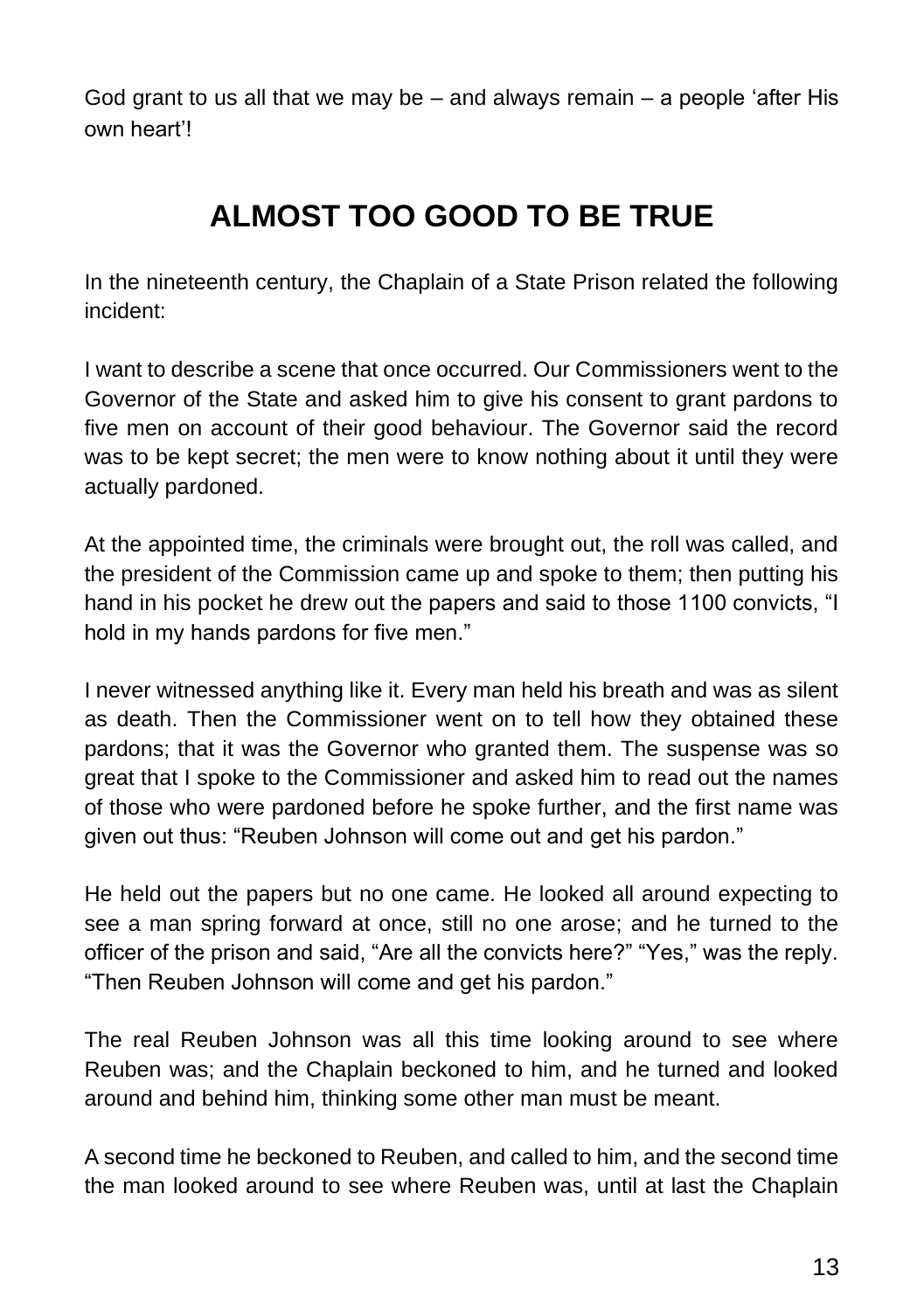said to him "You are the man, Reuben;" and he arose up out of his seat and sank back again, thinking it could not be true.

He had been there for nineteen years, having been placed there for life; and when he came up and took his pardon he could hardly believe his eyes, and he went back to his seat and wept like a child; and then when the convicts were marched back to their cells, Reuben had been so long in the habit of falling into line and taking step with the rest, that he fell into his place, and the chaplain had to say "*Reuben, come out; you are a free man*."

The Gospel, when preached, declares, through Christ, full and free forgiveness (Lk. 24:46,47; Acts 13:38). This is truly amazing; and, at first, it is hard to believe, too wonderful to be true, but God's Word to us is wholly reliable and entitled to implicit credit – " a faithful saying, and worthy of all acceptation" (1 Tim. 1:15).

### **DEVOTION TO THE BIBLE**

Matthew Hale Smith, in his book, "Marvels of Prayer," tells of a shipwreck, and of the rescue by Captain Judkins and the crew of the "Scotia." Among the rescued was a lad about twelve years old, who had lost everything. "Who are you, boy?" asked Captain Judkins. The young lad replied, "I am a Scotch boy; my father and mother are dead, and I am going to America to find my uncle, who lives in Illinois."

"What is this? said the Captain, as he took hold of a rope that was tied around the boy's breast. "It is a piece of cord, Sir", said the boy.

"And what is that tied under your arm?" asked the Captain. "It is my mother's Bible: she told me never to lose it", was the reply.

"Is that all you saved?" the Captain asked. "Yes, Sir", the boy said.

"Couldn't you have saved something else?" was the Captain's further question. "No, not and save that Book", answered the boy.

The Captain then said, "Didn't you expect to be lost?" to which the boy answered, "I meant, if I went down, to take my mother's Bible down with me."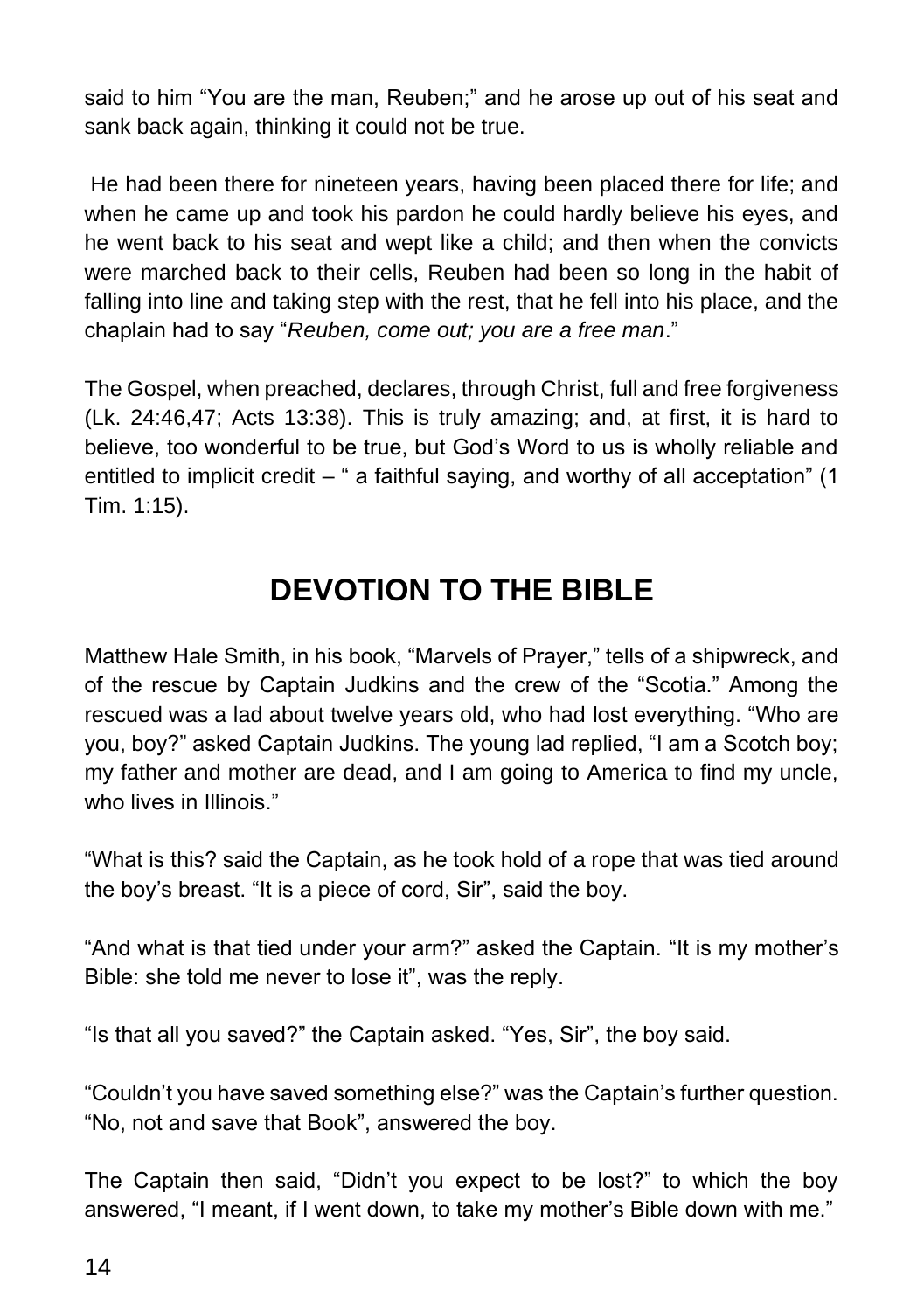"Alright," said the captain, "I will take care of you."

Having reached the port of New York, Captain Judkins took the boy to a Christian merchant, who, on hearing what the Captain had to say, spoke as follows: "I want no other recommendation; the boy that holds on to his mother's Bible in such perils will no doubt give a good account of himself."

## **THE BAIRNS**

In the time of the Covenanters, some children were ordered to be shot. A little girl of eight looked up into the face of one of the soldiers, and said: "Soldierman, will ye let me take my wee brother by the hand and die that way?"

"Bonny Whigs ('Whigs' was a nickname for Scottish Presbyterians) ye are," cried the soldier, "to die without a prayer."

"If it please you, Sir," said the little girl, "Alec and I cannot pray, but we can sing '*The Lord's my Shepherd*.' My mother taught it to us before she went away." Then, all the bairns (or children) stood up, and from their lips arose the quavering strains, "*The Lord's my shepherd: I'll not want*."

As they sang, trooper after trooper turned away, tears flowing down from their cheeks as they did so.

At last, even Johnstone turned and rode away. The victory was to the bairns through the singing of the Twenty-third Psalm.

## **ACCEPTANCE WITH GOD**

### **Benjamin Wills Newton (1807-1899)**

Reader, hast thou ever thought of the purity of Heaven – of the holiness of the Living God? Heaven is a happy place; for joy, and light, and love, and peace are, in all perfectness there. It is a happy place, but it is also a holy place – too holy for us as men. Is it not wonderful that any should hear of the holiness of God and imagine that they are fit to meet God, or that they are able to make themselves fit? Unless we have kept God's holy Law always and in everything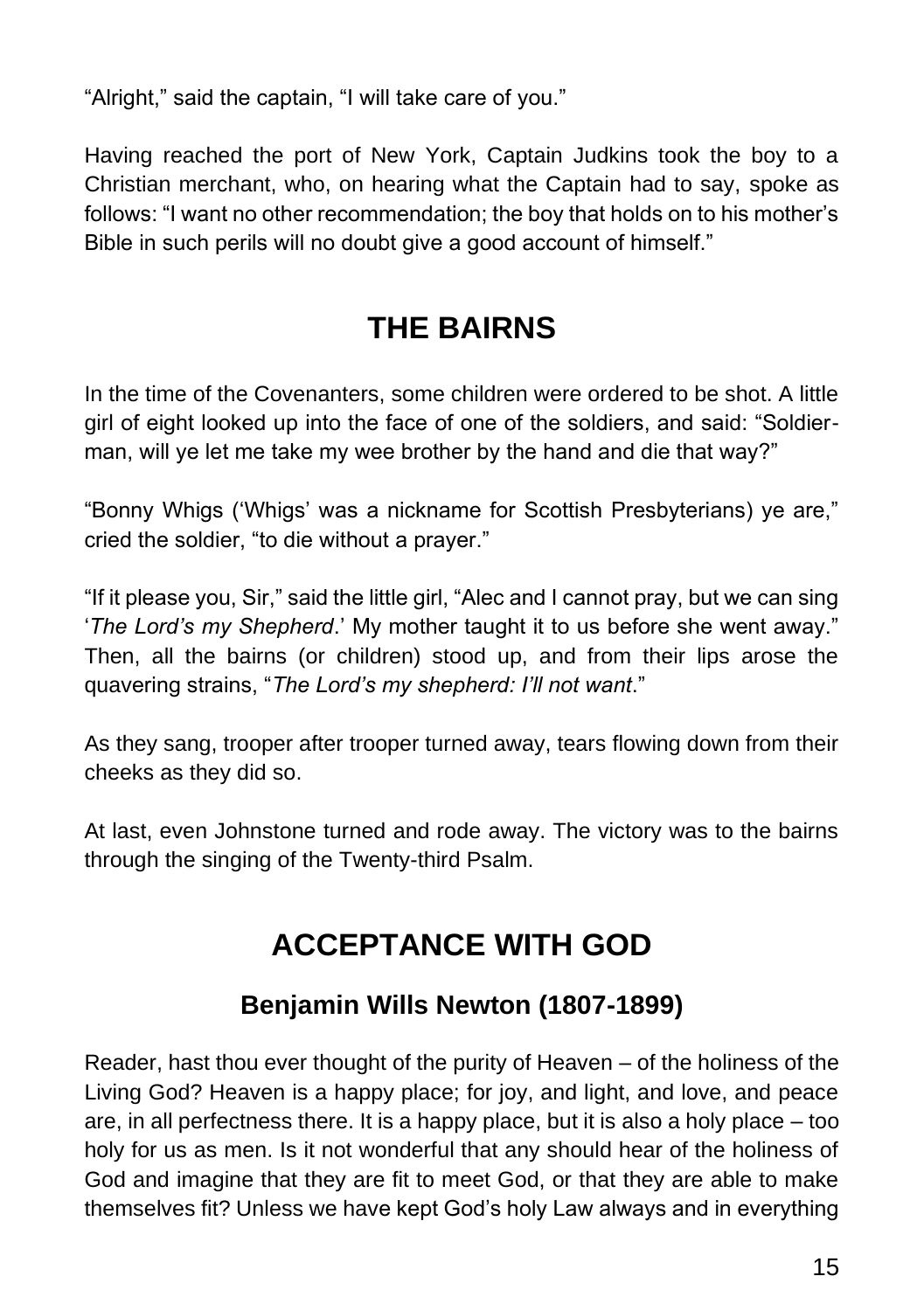– in thought, and word, and deed, from childhood to the grave, we are manifestly unfit for God. God tells us that we are unfit. He says, 'There is none righteous, no, not one' (Romans 3:10). Shall we say that we are righteous when God says that we are not? Shall we be hypocrites, and say that we have in everything loved, and honoured, and served God perfectly, when we know that we have not?

Yet there has been one Righteous, one Holy One in the earth. It was Jesus – Immanuel – God manifest in the flesh. He did love, and honour, and serve God perfectly. He did keep every jot and tittle of God's holy Law. He was light and not darkness – heavenly in all His thoughts, and words and ways – as unlike other men in holiness, as Heaven is unlike to earth, He honoured and glorified God's Law by perfect obedience to it, in life and in death. He honoured it by bearing the curse that it had pronounced against sin. What then, if God, desiring to magnify the riches of His grace, and to honour the name and work of Jesus, should be willing to accept sinners, such as we, in the value of that holy name? What if He should propose to us that we should be allowed to stand under the shelter and under the preciousness of all that Jesus has accomplished on behalf of sinners? What if He should be willing to extinguish, as it were, the worthlessness of our names, and to substitute for that worthlessness the worthiness and preciousness of the name of Jesus?

This, God is willing to do. This is what He proposes to us in the Gospel of His grace. He speaks to us of the death of Jesus under the wrath of the accursed Tree, and He says that He is willing to receive us under the redeeming power of those sufferings and that death. He speaks to us of the excellency and preciousness of the Person and character and service of Jesus and says that He is willing to impute to us that excellency, and to accept us in it just as if it were our own.

Shall we then despise this proposal of God? Are we too proud, too selfrighteous, too careless to cast ourselves on the grace thus proposed to us through the work of Jesus? Shall we be numbered among those of whom it is said, 'Behold, ye despisers, and wonder, and perish,' or shall we cast ourselves on God according to this grace, and become 'accepted in the Beloved'?

Every man upon earth, as regards the future, either leans upon nothing, or leans upon something. If he leans upon nothing, he is lost – if he leans upon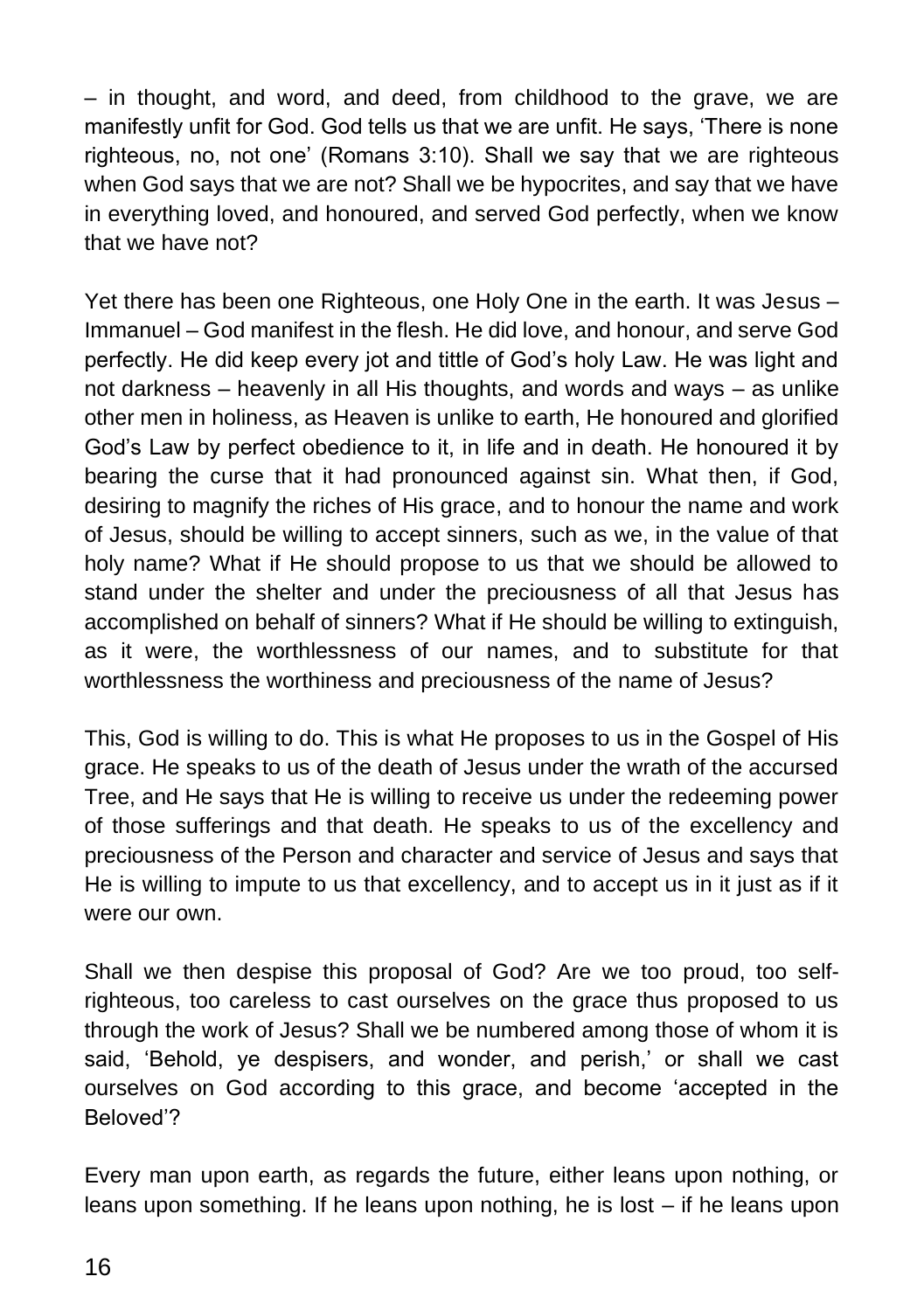something he is lost, unless that something be that which the God of Truth and Holiness proposeth, to wit, the sufferings and merits of Jesus crucified.

Such leaning, such reliance is faith – justifying faith. He who thus relies (though it may be feebly), believes, and 'he that believeth shall never be confounded.' A covenant God has said so, and He cannot lie. Is He not able to preserve such even to the end. 'Preserved in Christ Jesus' are words which the Scripture teaches us to use. The Holy Spirit 'dwells in,' and forsakes not those who have fled to the Blood of Jesus as their refuge. Christ is the Shepherd and Bishop of His believing people, and as such watches the counsels of their hearts, and the way of their steps. Soon, when Jesus shall return, they shall, in the twinkling of an eye, be changed, in body, soul, and spirit, into His heavenly likeness – and then, they shall not only be perfect as regards acceptance (that they are now, the moment they believe on the Lamb of God) but they then shall be perfect absolutely. Indwelling sin that now lusteth against the Spirit, shall no longer be found in them. They shall be like, as well as with, their Lord, and they shall love, and serve, and glorify Him worthily for ever.

### **THE JEW**

### **Horatius Bonar (1808-1889)**

*This article first appeared in The Quarterly Journal of Prophecy, July 1870, pp. 209-219. It has been edited and abridged for inclusion in The Messenger.* 

**1. Let us speak reverently of the Jew.** Let us not misjudge him by present appearances. He is not what he once was, nor what he yet shall be. Let us speak reverently of the Jew. We have much cause to do so.

What, though all Christendom, both of the East and West, has for nearly eighteen centuries treated him as the offscouring of the race? What though Mohammed has taught his followers to revile and persecute the sons of Abraham? What though one Roman Emperor after another sought to exterminate them as thorns and briars? What though Cicero speaks sneeringly of Jewish gold (aurum Judaicum), and tells us that "their religious rites were at variance with the splendour of the Roman Empire?" and Horace, of the credulity of the Jew Apella and of the circumcised Jews? and Petronius, of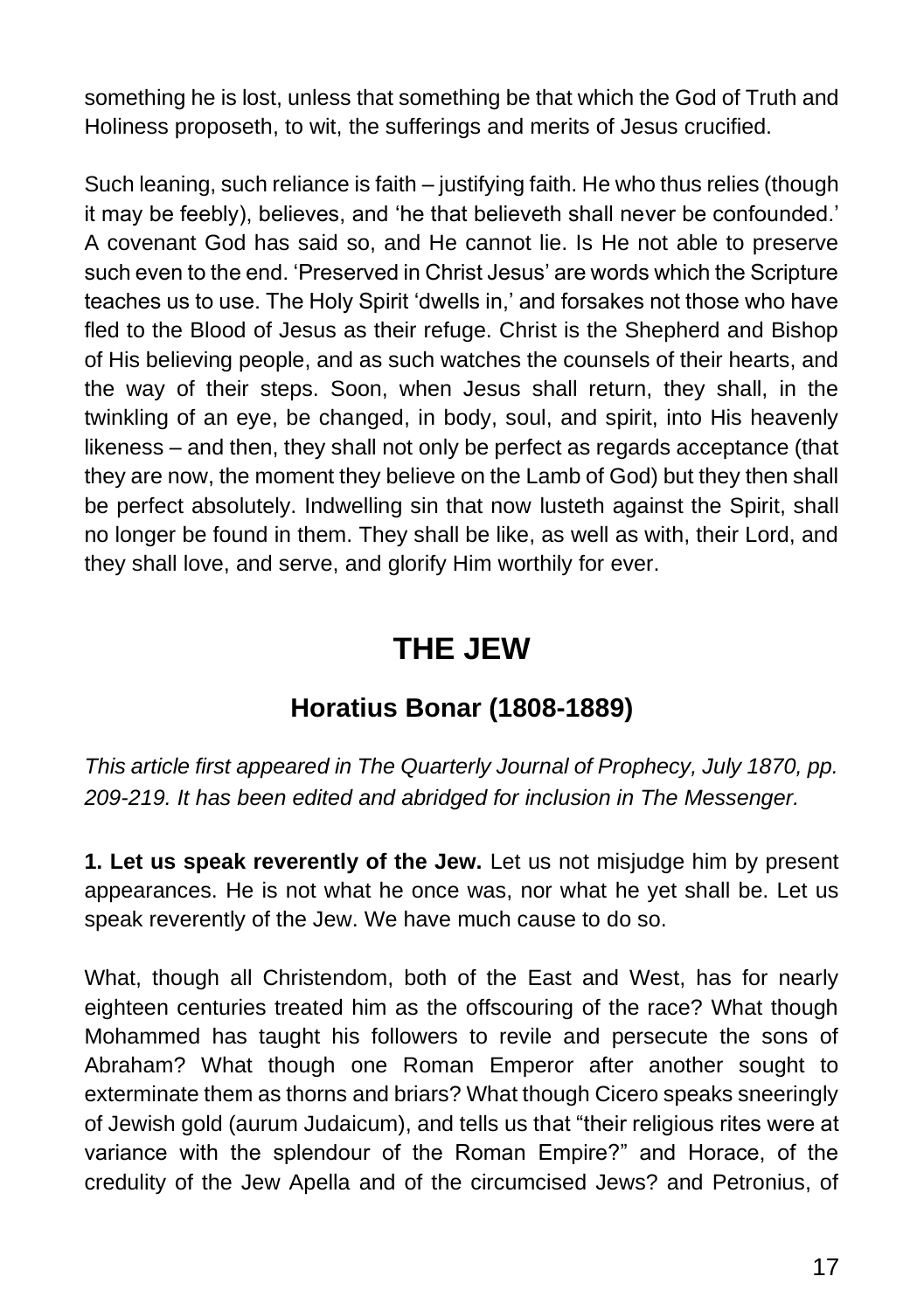their worship of a "porcinum numen"—a swine divinity, and their bondage to Sabbath fasts?

What though he is to this day a wanderer, a sufferer, an outcast? What though he inhabits the narrow Juden-Strasse of Frankfurt, or the Old Jewry of London, or the poor Zionquarter of Jerusalem, or be pent up in the Ghetto of Rome? Nay, what though he may have a grasping hand, and a soul shut up against the world, — a world that has done nothing but wrong and revile him? What though he may inherit the crookedness of his father Jacob, instead of the nobility of Abraham, or the simple gentleness of Isaac?

Still let us speak reverently of the Jew,— if not for what he is, at least for what he was, and what he shall be, when the Redeemer shall come to Zion and turn away ungodliness from Jacob [Isa. 59:20].

In him we see the development of God's great purpose as to the woman's seed, the representative of a long line of Kings and Prophets, the kinsmen of Him who is the Word made flesh. It was a Jew who sat on one of the most exalted thrones of the earth; it is a Jew who now sits upon the Throne of Heaven. It was a Jew who wrought such miracles once on our earth, who spoke such gracious words. It was a Jew who said, "Come unto me and I will give you rest;" and a Jew who said, "Behold I come quickly, and my reward is with me." It was Jewish blood that was shed on Calvary; it was a Jew who bore our sins in His own body on the tree. It was a Jew who died, and was buried, and rose again. It is a Jew who liveth to intercede for us, who is to come in glory and majesty as earthly judge and monarch. It is a Jew who is our Prophet, our Priest, our King.

Let us, then, speak reverently of the Jew, whatever his present degradation may be. Just as we tread reverently the level platform of Moriah, where once stood the holy House where Jehovah was worshipped; so let us tread the ground where they dwell whose are the adoption, and the glory, and the covenants, and of whom, concerning the flesh, Christ came. That Temple Hill is not what it was. The beautiful House is gone, and not one stone is left upon another. The seventeen sieges of Jerusalem, like so many storms rolling the waves of every sea over it, have left few memorials of the old magnificence. The Mosque of the Moslems covers the spot of the altar of burnt-offering; the foot of the Moslem defiles the sacred courts; the Muezzin, from the neighbouring minaret, screams out the name of Allah, instead of Jehovah; and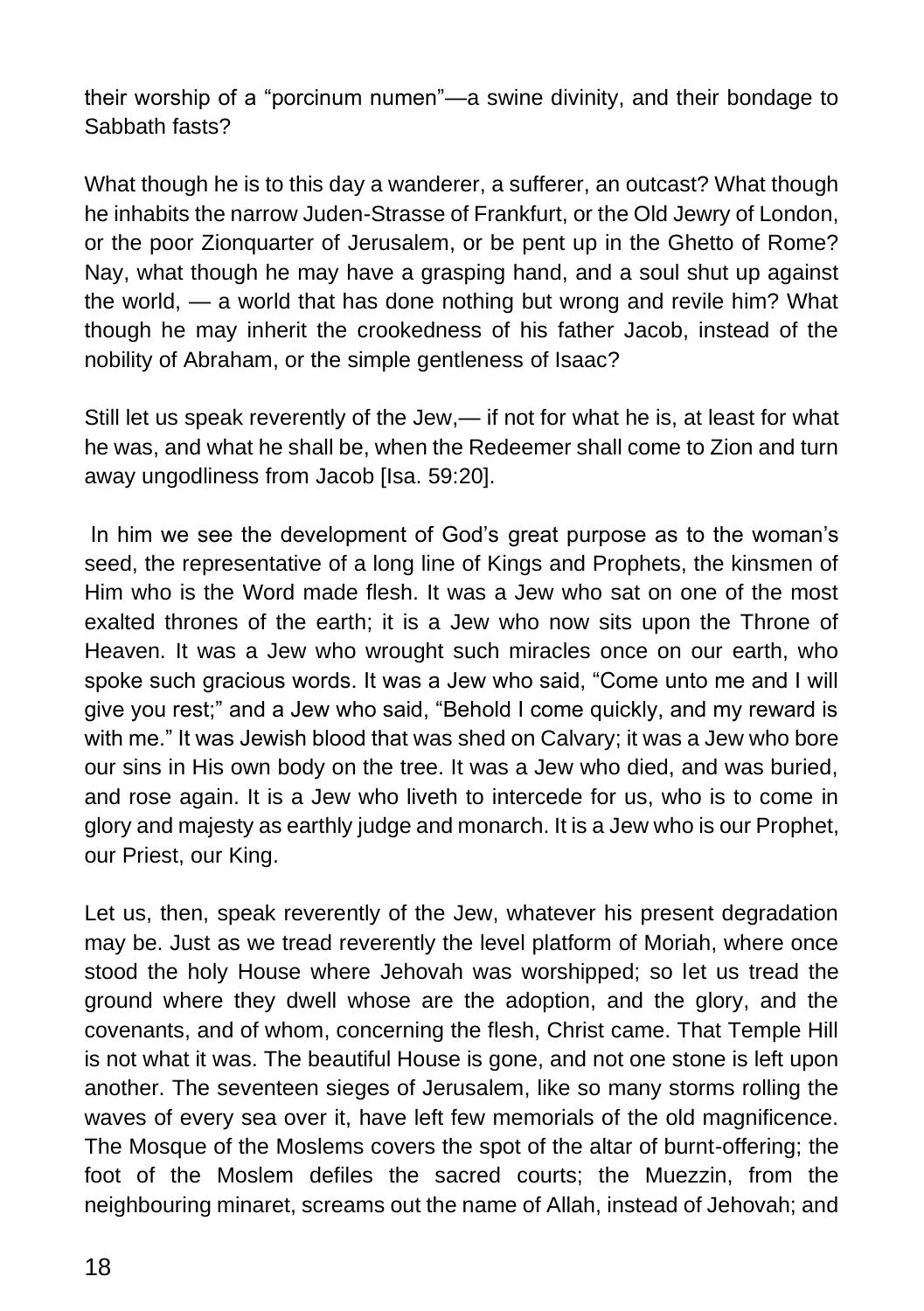the Koran is chanted instead of the Psalms of David. But still the ground is felt to be sacred; the bare rock on which you tread is not common rock; the massive stones built here and there into the wall are witnesses of other days; and the whole scene gathers round it such associations as, in spite of the rubbish, and desolation, and ruin, and pollution, fill you irresistibly with awe. The Moslem fabulists tell you that the stones of which the mosque is built still retain the odour of the musk in which they were originally steeped; but there is a holier fragrance there, transporting you back to yet older times, and recalling not only David and Solomon, but Him who said, "Destroy this temple, and in three days I will raise it up again." The same Moslem fabulist will tell you, or show you, the imprint of the prophet's foot upon the sacred rock; but there are, to you, visible everywhere, I may say, the imprints of a holier footstep, that of him who, somewhere on that flat rock where you are now walking, stood and cried in the last and great day of the feast, "If any man thirst, let Him come to Me and drink." So it is with the Jew, — I mean the whole Jewish nation.

There are indelible memories connected with them, which will ever, to anyone who believes in the Bible, prevent them from being contemned; nay, will cast around them a nobility and a dignity which no other nation has possessed or can attain to. To Him in whose purposes they occupy so large a space, they are still "beloved for their fathers' sake" [Rom. 11:28]. Of them, as concerning the flesh, Christ came, who is over all, God blessed forever.

**2. Let us speak with compassion (as well as reverence) of the Jew.** The heaviest burden that ever rested on a nation now weighs them down; the sorest curse that ever smote a people, great or small, is now smiting him. He has the primal, eldest curse on him, a brother's murder. He is Cain all over, in guilt, in remorse, in condition, — a fugitive, and a vagabond on the earth. His is a history for the last eighteen centuries altogether unparalleled, for scattering and persecution, and contempt. It has been an underground history, unnoticed in the world's annals; but, judging from the glimpses we have got of it, it has been one of weariness, silent terror, broken-heartedness, and martyrdom; yet, also of grandeur, and romance, passing anything the world has recorded of any of its mightiest nations. But that which excites in us the profoundest pity in that very thing which we find such difficulty in comprehending, — their stubborn unbelief. Not unbelief of God, or of revelation, or of miracle, in the general sense, but unbelief of that special fact for which their belief of these other things should have specially prepared them,—unbelief of Jesus of Nazareth as the dead and risen Christ.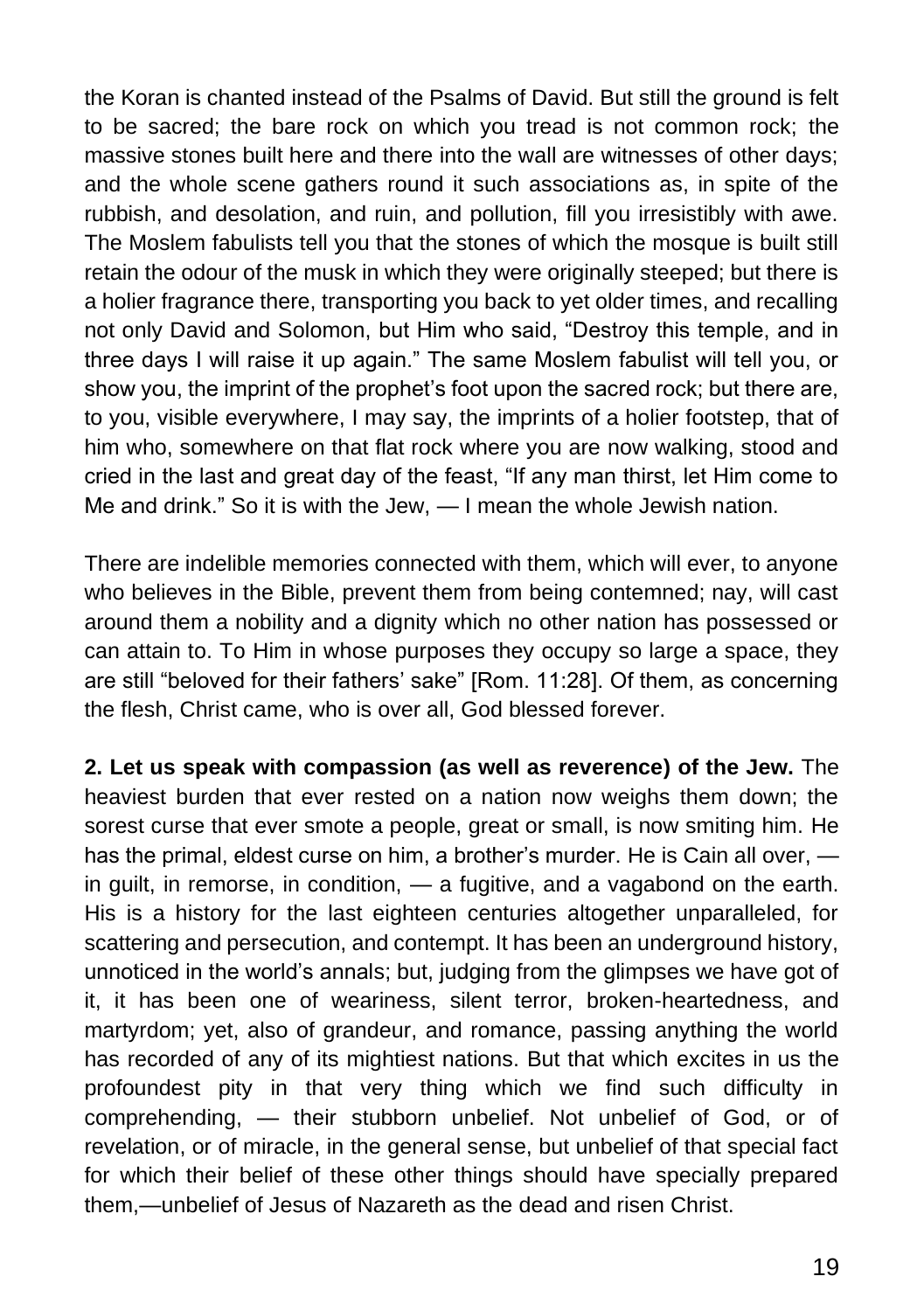It seems as if they had lost the power of believing anything that has happened these eighteen hundred years. We read the touching incident regarding a group of some of our own emigrants, that sitting one day somewhere on the Canadian sea-board, they fell into talk as to their own past sorrows, endeavouring to ascertain which of them had suffered the heaviest loss during their past years. One told of his whole substance, entrusted to one vessel, having perished in the ocean; another; of an only and beloved daughter recently laid in the grave; another, of a son breaking loose from restraint and plunging, like the prodigal, into the wickedness of a great city. It was agreed that these were sore afflictions; and it was wondered whether any could produce sorer. One who had hitherto kept silent now spoke, "Yes; I can tell of something sadder than all these", he said; "a believing heart has gone from me." There followed a deep silence at these words; and when the little group of exiles spoke again, they agreed that the last was the heaviest sorrow, that there was no calamity like it.

So it is truly with Israel, though they will not own it. A believing heart has gone from them. And what greater calamity could overcome a nation. May they not, then, well be the objects of our profoundest compassion? True, they did it themselves. They not only rejected the light but quenched their seeing faculty; not only cut the olive, but sowed the soil with salt; - Like the base Judean, threw a pearl away Richer than all his tribe. But that alters not the sadness of their condition, as a people encircled, beyond all others, with truth, but without a heart to receive it; set down at a princely feast, yet without appetite for one of its dainties; the heart of faith quite gone, and in its place the evil heart of unbelief in full vigour of its stubbornness.

But the conscience of a Jew may sometimes be reached even when his faith is immovable. We remember when once conversing with a Karaite Rabbi in Jerusalem, we appealed to this Jewish conscience, and were listened to with solemnity. We said to him, "How do you approach God?"— "By prayer," he said. "But," we said, "your fathers were not allowed to approach God without blood; Do you expect to be listened to?"—"Yes," he said, "for God is merciful."—"So He was in the days of your fathers; yet He would not accept them without blood; and if He would not without accept Moses or David, do you think He will receive you?" He was silent and thanked us. He saw our meaning and did not attempt further reply. The questions had touched his conscience, though they had not shaken his unbelief.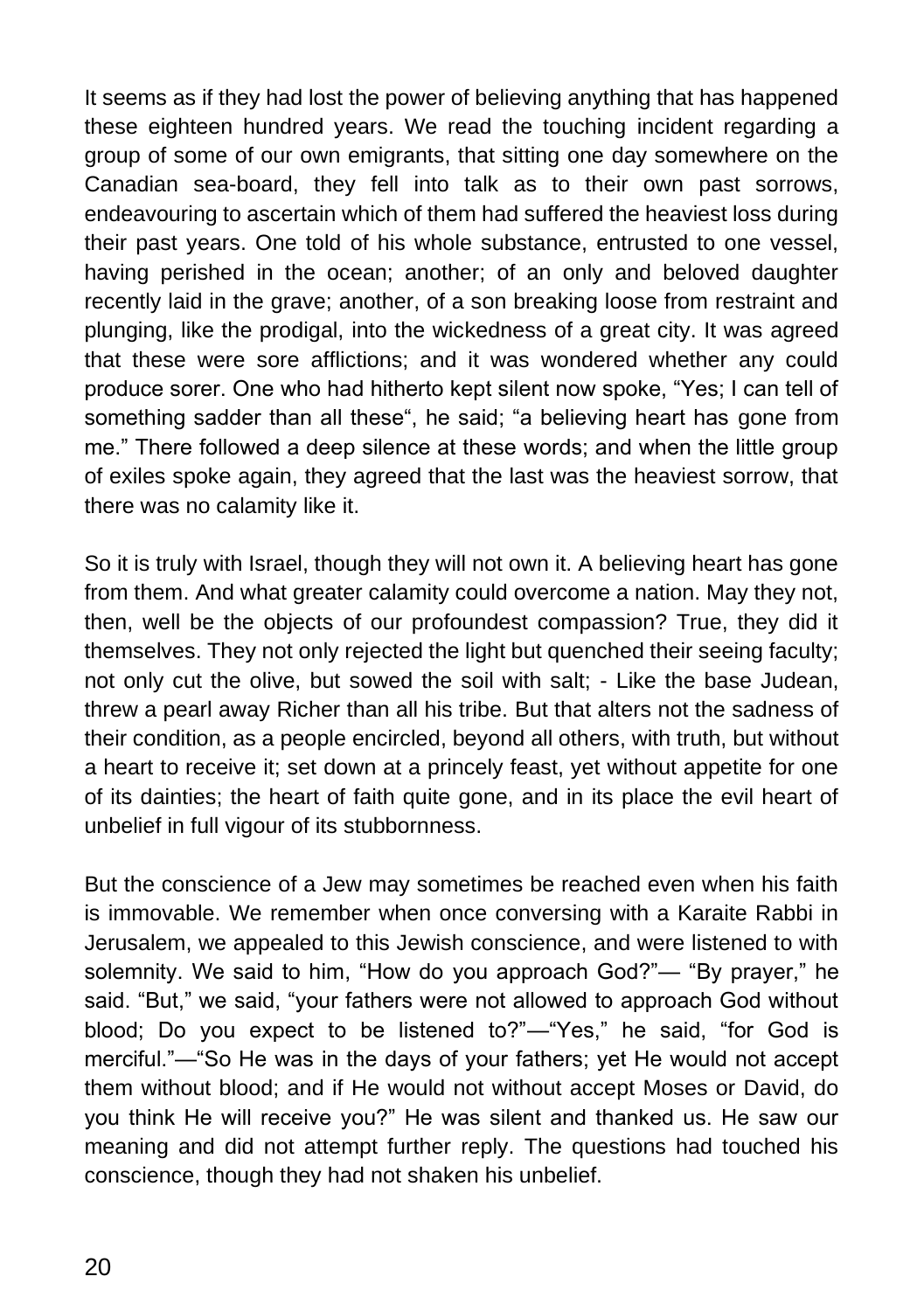It was the conscience of His people that God sought so specially to educate. It was for the purgation of a conscience thus divinely educated, that the whole Levitical ceremonial was provided. It was to the conscience of the sinner that the blood so specially appealed, as the one thing which could reach and pacify it. It was to the conscience of a nation that Peter appealed in his first sermon in Jerusalem, under which the three thousand were pricked to the heart.

It was to this same conscience that the divine appeal is to be made in the latter day, when they shall look upon Him whom they have pierced, and mourn; and when, not in tens or hundreds, but in tens of thousands, they shall renounce their ancient belief, and return to their more ancient faith,—the faith of him who saw the day of Christ afar of and was glad.

Let us try his conscience and see if we cannot call forth some response from it. Son of Abraham, doest thou know the God of Abraham? Has thy soul found rest in Him as thy portion and thy gladness, even as Abraham found rest? Thou man of the wandering foot and weary breast, of the troubled conscience and the heavy heart, doest thou know anything of the blessedness of what David sung when he said, "Blessed is the man whose transgression is forgiven and whose sin is covered?" Member of the scattered nation, canst thou tell us, or canst thou tell thyself, why it is that for eighteen centuries thou hast been an outcast, without a city, a temple or a home? Such thou mayest say is the fate of nations; but was there ever a fate like this of thine? And what if it really be, as the Nazarenes tell thee, because once, in Jerusalem, thy fathers shouted, His blood be upon us and our children? It may be found now, as it will be found before long, that it was not for nothing that God took such pains to educate the conscience of the nation.

**3. Let us speak with great hope and expectation for the Jew.** I am one of those who believe in Israel's restoration and conversion; who receive it as a future certainty, that all Israel shall be gathered, and that all Israel shall be saved. As I believe in Israel's present degradation, so do I believe in Israel's coming glory and pre-eminence.

I believe that God's purpose regarding our world can only be understood by understanding God's purpose as to Israel. I believe that all human calculations as to the earth's future, whether political or scientific, or philosophical or religious, must be failures, if not taking for their data or basis God's great purpose regarding the latter-day standing of Israel. I believe that it is not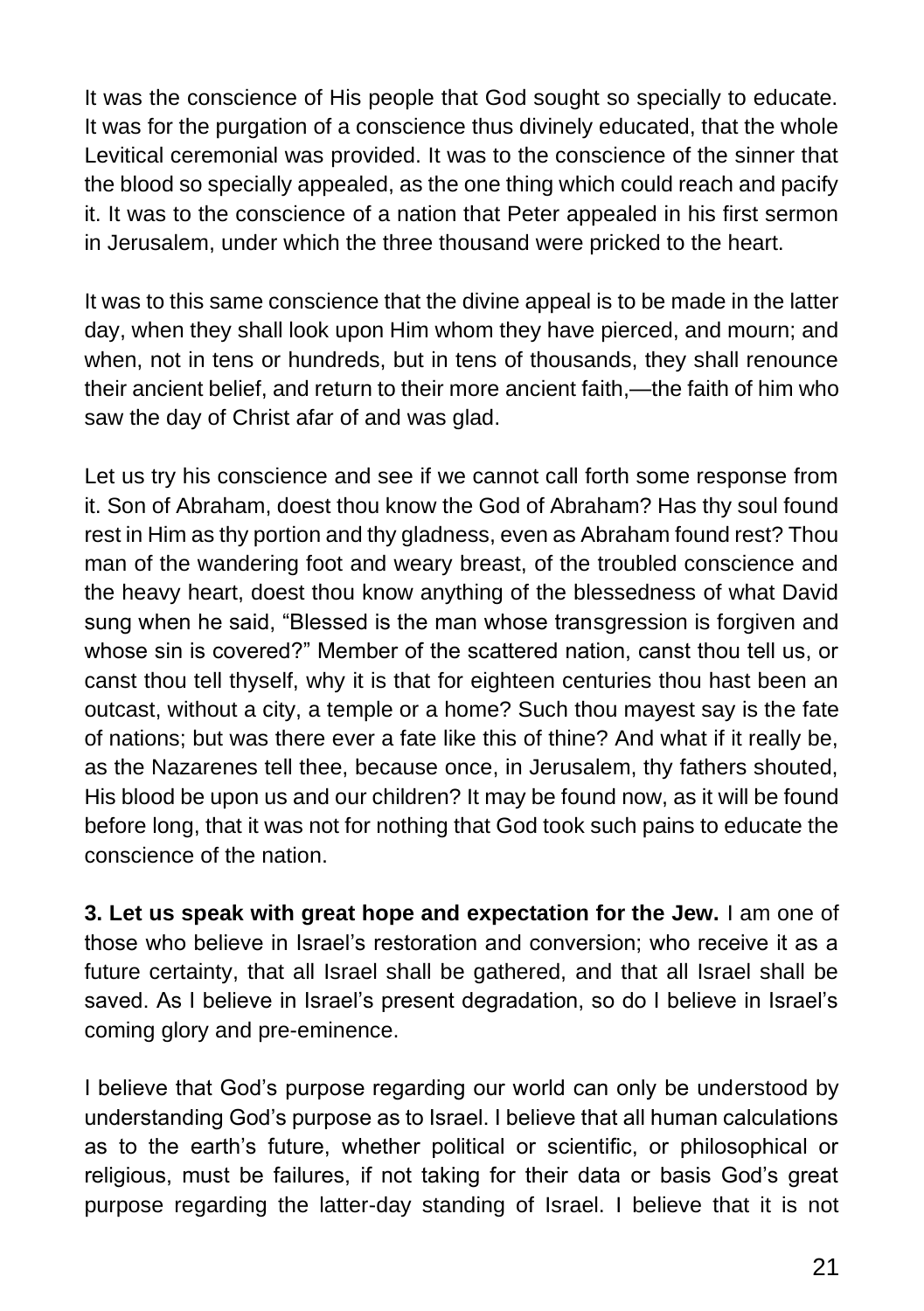possible to enter God's mind regarding the destiny of man, without taking as our key or our guide His mind regarding the ancient nation—that nation whose history, so far from being ended, or nearly ended, is only about to begin. And if anyone may superciliously ask, What can the Jews have to do with the world's history? — may we not correctly philosophize on that coming history, and take the bearing of the world's course, leaving Israel out of the consideration altogether? We say, nay; but O man, who art thou that repliest against God? Art thou the framer of the earth's strange annals, either past or future? Art thou the creator of those events which make up these annals, or the producer of those latent springs or seeds of which these arise?

He only to whom the future belongs can reveal it. He only can announce the principles on which that future is to be developed. And if He set Israel as the great nation of the future, and Jerusalem as the great metropolis of earth, who are we, that, with our philosophy of science, we should set aside the divine arrangements, and substitute for them a theory of man? Human guesses of the future are the most uncertain of all uncertainties; and human hopes, built upon these guesses, are sure to turn out the most disappointing, if not the most disastrous, of all failures.

I believe that the sons of Abraham are to re-inherit Palestine, and that the forfeited fertility will yet return to that land; that the wilderness and the solitary places shall be glad for them, and the desert will rejoice and blossom as the rose. I believe that, meanwhile, Israel shall not only be wanderers, but that everywhere only a remnant, a small remnant, shall be saved; and that it is for the gathering in of this remnant that our missionaries go forth. I believe that these times of ours are the times of the Gentiles; and that Jerusalem and Israel shall be trodden down of the Gentiles, till the times of the Gentiles be fulfilled. I believe that in the filling up of these times of the Gentiles, and the completion of what the apostle calls the fullness of the Gentiles, there will be the signal for the judgments which are to usher in the crisis of earth's history, and the deliverance of Israel, and the long-expected kingdom.

How the Jew, so long in abeyance, shall resume pre-eminence, I do know not; but that he shall do so, seems written plainly enough in the prophetic Word. How Jewish history shall once more emerge into its old place of grandeur and miracle, and how it shall unwind from itself the bright future of all nations, I know not. But so it is fore-written, "What shall be the reconciling of them be, but life from the dead?" (Rom. 11:15) "Israel shall blossom and bud, and fill the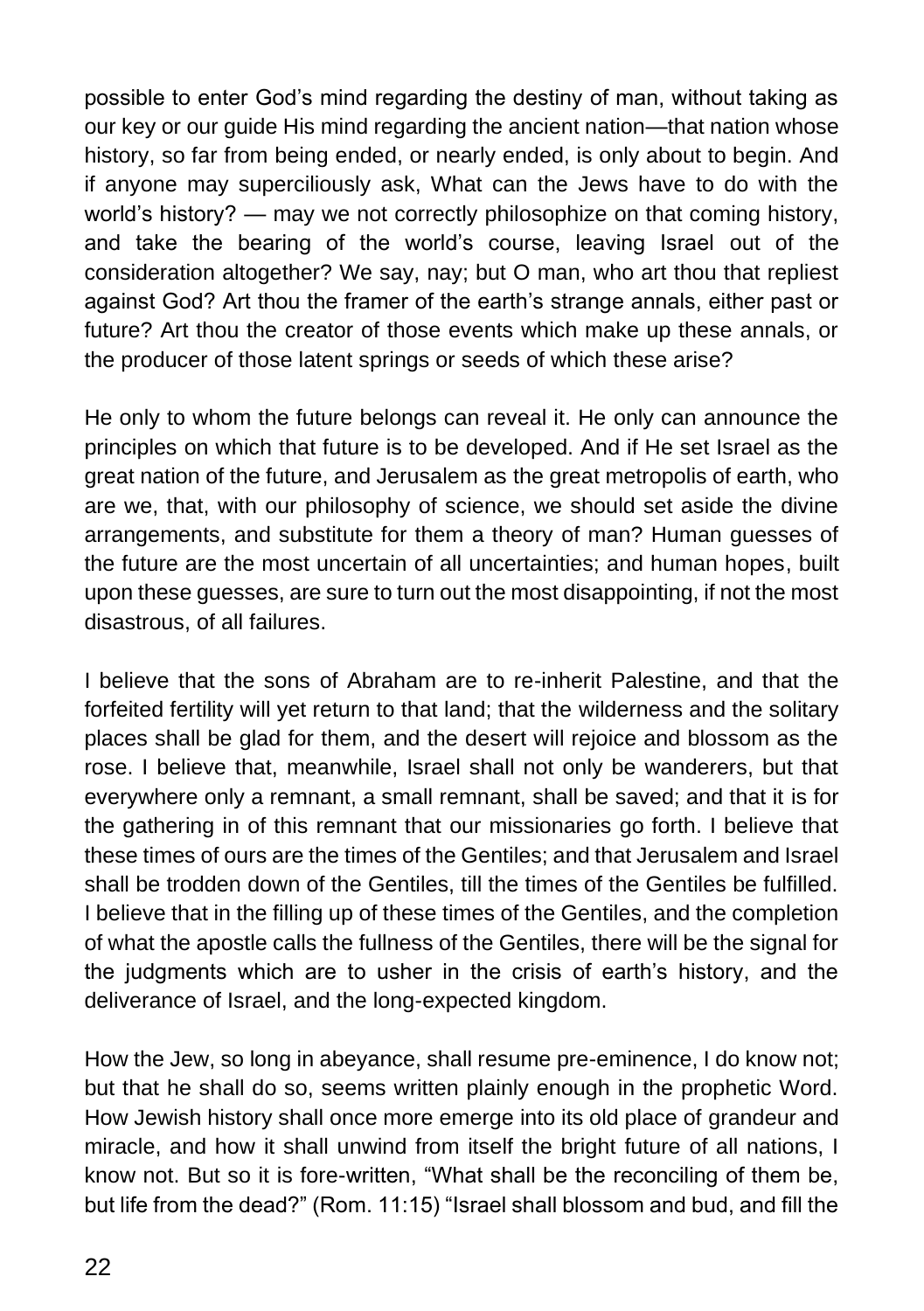face of the world with fruit." (Isa. 27:6) This is the day of the election; the age of the glory follows; and He that shall come will come and will not tarry.

Let us have faith in God, not in self or in intellect, but in God. Let us have confidence in His Word; not in science, or philosophy or eloquence, or human dialectics; but in the mighty Word. Let us "not be ashamed of the gospel of Christ; for it is the power of God unto salvation, to everyone that believeth." Thus, let us deal with the Jew or Gentile; but let us deal in earnest, as men who feel that life and death are in every word they utter. I may not, in all that I have said, command your sympathies; but let me at least crave your attention. I have not advanced anything at random, or without fullest conviction that what I had said is true; "I believed, therefore I have spoken." It becomes everyone to search the Scriptures whether these things be true.

There is much work to be done, both among Gentiles and Jews. Let us do that work as apostles did. We have the same weapons and the same divine power; the same promise, the same gospel, and the same Almighty Spirit; and what is the whole array of Gentile and Jewish unbelief when assailed by these. We have a sword to strike or to fence with which the world knows not of. We have a power for wielding that sword which the world knows not of. Let us do justice to that sword and to that power. Then we cannot fail; we must succeed.

Life lies before us, longer or shorter as it may please its Giver. Let it not be a wasted one; let it be useful. Our first concern is no doubt with ourselves. We must know the Christ we speak of; we must taste His love; we must clasp the Cross. Let us not preach an unknown God. It is in the consciousness of personal reconciliation that we are to preach the everlasting gospel, in the Spirit of Him who said, "He hath reconciled us to Himself, and has committed to us the word of reconciliation." We are told of the modern Jew in some places, that they point to the Christian as "The man who says he has a redeemer." Let this be a true name for us; and in the strength of the name let us plead with others; let us plead with Israel, till they also shall say, "I know that my Redeemer liveth."

*Submitted by Keith G*